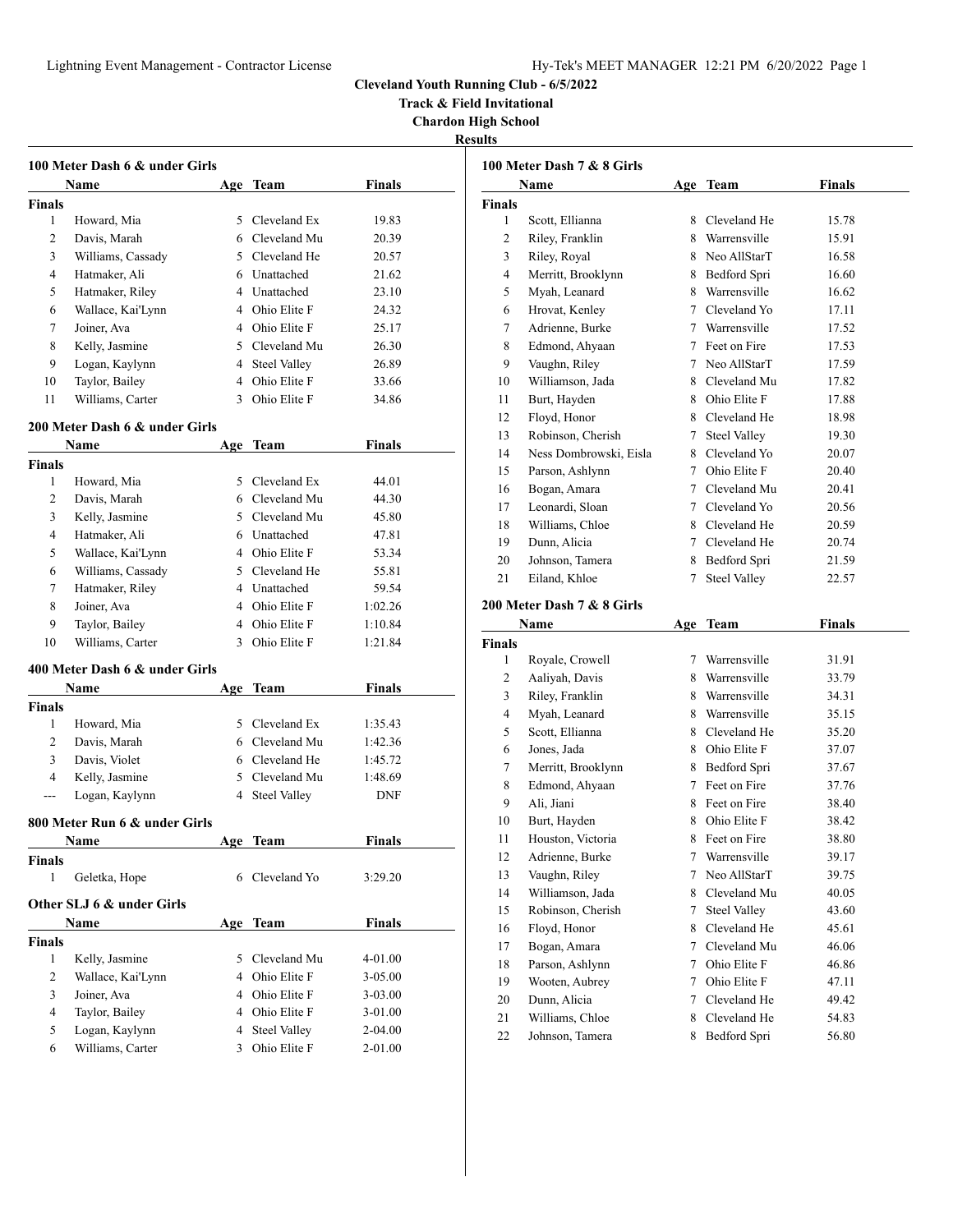**Track & Field Invitational**

**Chardon High School**

**Results**

|                | 400 Meter Dash 7 & 8 Girls    |            |                      |               |
|----------------|-------------------------------|------------|----------------------|---------------|
|                | Name                          |            | Age Team             | <b>Finals</b> |
| Finals         |                               |            |                      |               |
| 1              | Royale, Crowell               |            | 7 Warrensville       | 1:16.18       |
| 2              | Aaliyah, Davis                | 8          | Warrensville         | 1:16.27       |
| 3              | Burt, Hayden                  |            | 8 Ohio Elite F       | 1:23.32       |
| 4              | Jones, Jada                   |            | 8 Ohio Elite F       | 1:24.50       |
| 5              | Edmond, Ahyaan                |            | 7 Feet on Fire       | 1:26.48       |
| 6              | Mosher, Aubrey                |            | 8 Cleveland Yo       | 1:27.33       |
| 7              | Airgood, Olivia               |            | 8 Cleveland He       | 1:28.32       |
| 8              | Ali, Jiani                    |            | 8 Feet on Fire       | 1:30.05       |
| 9              | Williamson, Jada              |            | 8 Cleveland Mu       | 1:35.53       |
| 10             | Hrovat, Kenley                |            | 7 Cleveland Yo       | 1:35.57       |
| 11             | Vaughn, Riley                 |            | 7 Neo AllStarT       | 1:35.83       |
| 12             | Bogan, Amara                  |            | 7 Cleveland Mu       | 1:42.03       |
| 13             | Ness Dombrowski, Eisla        |            | 8 Cleveland Yo       | 1:47.93       |
|                |                               |            |                      |               |
|                | 800 Meter Run 7 & 8 Girls     |            |                      |               |
|                | Name                          |            | Age Team             | Finals        |
| Finals         |                               |            |                      |               |
| 1              | Airgood, Olivia               |            | 8 Cleveland He       | 3:14.48       |
| $\overline{c}$ | Mosher, Aubrey                |            | 8 Cleveland Yo       | 3:21.54       |
| 3              | Ali, Jiani                    |            | 8 Feet on Fire       | 3:40.63       |
|                | 4x100 Meter Relay 7 & 8 Girls |            |                      |               |
|                | Team                          |            | Relay                | Finals        |
| <b>Finals</b>  |                               |            |                      |               |
| 1              | Warrensville                  |            | A                    | 1:02.51       |
|                | 1) Aaliyah, Davis 8           |            | 2) Myah, Leanard 8   |               |
|                | 3) Riley, Franklin 8          |            | 4) Royale, Crowell 7 |               |
|                |                               |            |                      |               |
|                | Long Jump 7 & 8 Girls         |            |                      |               |
|                | Name                          | Age        | Team                 | Finals        |
| <b>Finals</b>  |                               |            |                      |               |
| 1              | Hrovat, Kenley                |            | 7 Cleveland Yo       | 8-11.75       |
| 2              | Merritt, Brooklynn            |            | 8 Bedford Spri       | 6-05.00       |
| 3              | Hatmaker, Ali                 |            | 6 Unattached         | 5-05.25       |
| 4              | Johnson, Tamera               |            | 8 Bedford Spri       | 3-03.00       |
|                | Shot Put 6 lb. 7 & 8 Girls    |            |                      |               |
|                | <b>Name</b>                   | <u>Age</u> | <b>Team</b>          | <u>Finals</u> |
| Finals         |                               |            |                      |               |
| 1              | Parson, Ashlynn               | 7          | Ohio Elite F         | 15-11.50      |
| 2              | Eiland, Khloe                 | 7          | <b>Steel Valley</b>  | 11-11.00      |
| 3              | Johnson, Tamera               | 8          | Bedford Spri         | 9-04.00       |
| $\overline{4}$ | Houston, Victoria             | 8          | Feet on Fire         | 8-09.50       |
|                |                               |            |                      |               |
|                | Other SLJ 7 & 8 Girls         |            |                      |               |
|                | Name                          | Age        | <b>Team</b>          | <b>Finals</b> |
| <b>Finals</b>  |                               |            |                      |               |
| 1              | Wooten, Aubrey                | 7          | Ohio Elite F         | 3-10.50       |

|                | 100 Meter Dash 9 & 10 Girls |    |                 |               |
|----------------|-----------------------------|----|-----------------|---------------|
|                | Name                        |    | Age Team        | <b>Finals</b> |
| <b>Finals</b>  |                             |    |                 |               |
| 1              | Richards, Savannah          |    | 10 Neo AllStarT | 14.32         |
| $\overline{c}$ | Drake, Laurynne             |    | 10 Cleveland Mu | 14.98         |
| 3              | Watley, Kenidy              |    | 9 Cleveland Mu  | 15.16         |
| 4              | Norman, Breelyn             |    | 10 Cleveland Mu | 15.52         |
| 5              | Willis, London              |    | 10 Bedford Spri | 15.63         |
| 6              | Morris, Aaliyah             |    | 10 Feet on Fire | 15.81         |
| 7              | Appling, Willow             |    | 9 Cleveland He  | 16.00         |
| 8              | Kelly, Kennedy              |    | 9 Unattached    | 16.03         |
| 9              | Destiny, Davis              |    | 10 Warrensville | 16.05         |
| 10             | Austin-Hughes, Zariah       |    | 9 Ohio Elite F  | 16.09         |
| 11             | Talbert, Kennedy            |    | 10 Cleveland Yo | 16.12         |
| 12             | Watters, Macyn              |    | 9 Bedford Spri  | 16.64         |
| 13             | Randle, Makayla             |    | 9 Cleveland He  | 16.92         |
| 14             | Lard, Angel                 |    | 9 Steel Valley  | 17.18         |
| 15             | Jackson, Sade               |    | 9 Feet on Fire  | 17.24         |
| 16             | Logan, Keylaya              |    | 10 Steel Valley | 17.26         |
| 17             | McKay, Calia                |    | 9 Feet on Fire  | 17.29         |
| 18             | Neal Watkins, London        |    | 10 Neo AllStarT | 17.75         |
| 19             | Dagostino, Gemma            |    | 10 Cleveland Yo | 17.85         |
| 20             | Salmon, Avery               |    | 10 Bedford Spri | 17.97         |
| 21             | Zoey, Boddy                 |    | 9 Warrensville  | 18.35         |
| 22             | Brown, Graciela             |    | 9 Neo AllStarT  | 18.64         |
| 23             | Arnold, Catelynn            | 9. | Ohio Elite F    | 19.08         |
| 24             | Mullins, Alayna             |    | 10 Ohio Elite F | 19.09         |
| 25             | Bender, Avery               |    | 10 Feet on Fire | 19.33         |
| 26             | Aubrey, Clotman             |    | 9 Warrensville  | 19.35         |
| 27             | Davis, Samiyah              | 10 | Warrensville    | 20.29         |

# **200 Meter Dash 9 & 10 Girls**

|                | <b>Name</b>           | Age | Team                | Finals |  |
|----------------|-----------------------|-----|---------------------|--------|--|
| Finals         |                       |     |                     |        |  |
| 1              | Richards, Savannah    | 10  | Neo AllStarT        | 30.33  |  |
| $\overline{c}$ | Shepherd, Leona       | 10  | Cleveland He        | 30.62  |  |
| 3              | Drake, Laurynne       | 10  | Cleveland Mu        | 32.60  |  |
| 4              | Kelly, Kennedy        | 9   | Unattached          | 32.63  |  |
| 5              | Norman, Breelyn       | 10  | Cleveland Mu        | 33.18  |  |
| 6              | Ava, Simpkins         | 9   | Warrensville        | 33.53  |  |
| 7              | Watley, Kenidy        | 9   | Cleveland Mu        | 34.01  |  |
| 8              | Morris, Aaliyah       | 10  | Feet on Fire        | 34.14  |  |
| 9              | Willis, London        | 10  | Bedford Spri        | 34.49  |  |
| 10             | Austin-Hughes, Zariah | 9   | Ohio Elite F        | 34.55  |  |
| 11             | Talbert, Kennedy      | 10  | Cleveland Yo        | 34.86  |  |
| 12             | Watters, Macyn        | 9   | Bedford Spri        | 36.03  |  |
| 13             | Randle, Makayla       | 9   | Cleveland He        | 36.15  |  |
| 14             | Evie, Page            | 9   | Warrensville        | 37.12  |  |
| 15             | McKay, Calia          | 9   | Feet on Fire        | 37.16  |  |
| 16             | Jackson, Sade         | 9   | Feet on Fire        | 37.23  |  |
| 17             | Lard, Angel           | 9   | <b>Steel Valley</b> | 37.90  |  |
| 18             | Appling, Willow       | 9   | Cleveland He        | 38.23  |  |
| 19             | Neal Watkins, London  | 10  | Neo AllStarT        | 39.15  |  |
| 20             | Swift, Madison        | 10  | Cleveland Mu        | 39.59  |  |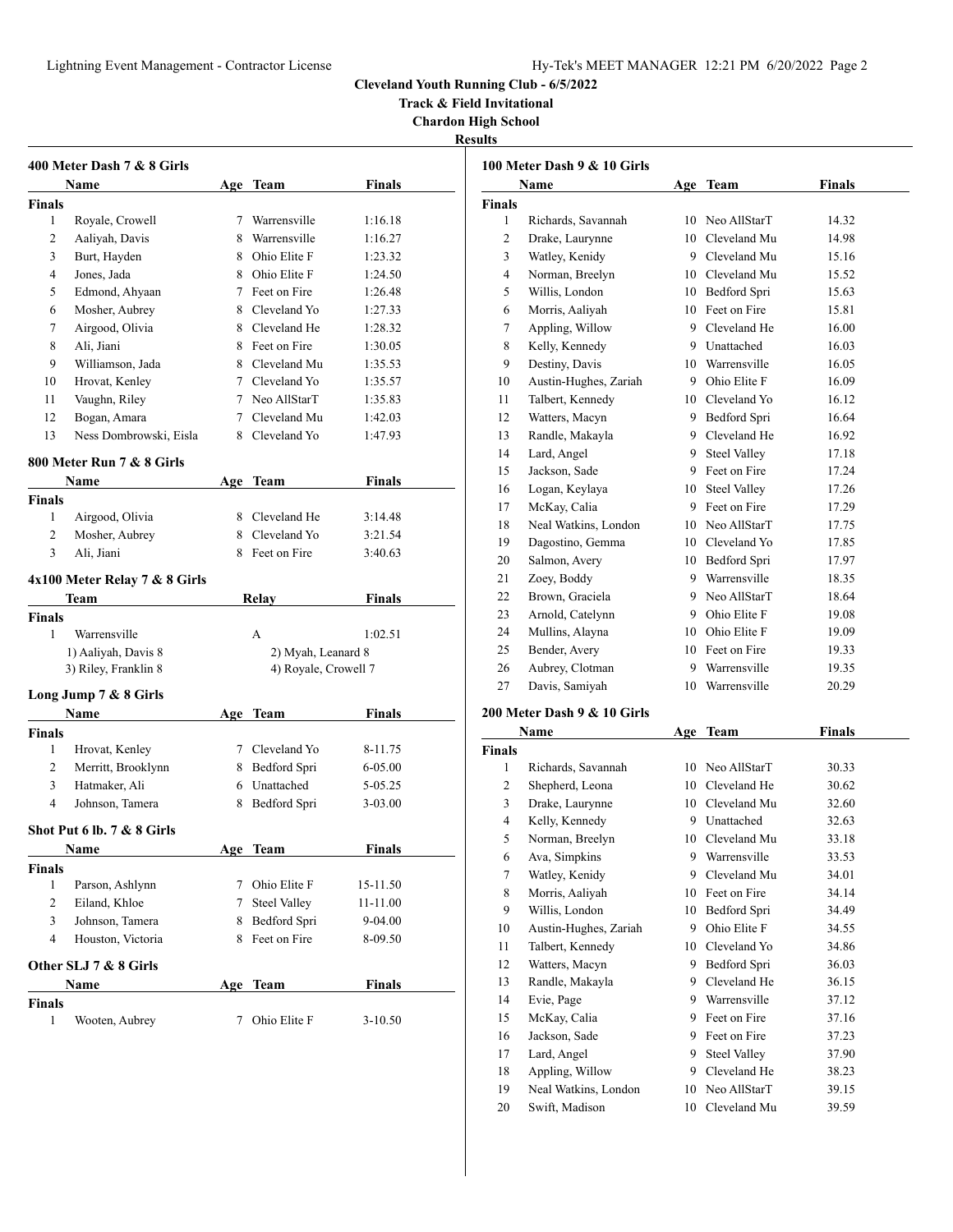**Track & Field Invitational**

**Chardon High School**

|                | Finals  (200 Meter Dash 9 & 10 Girls)<br><b>Name</b> |     | Age Team        | Finals        |
|----------------|------------------------------------------------------|-----|-----------------|---------------|
| 21             | Dagostino, Gemma                                     |     | 10 Cleveland Yo | 40.49         |
| 22             | Salmon, Avery                                        |     | 10 Bedford Spri | 41.57         |
| 23             | Kunk-Czaplicki, Eleanor                              |     | 9 Feet on Fire  | 41.59         |
| 24             | Mullins, Alayna                                      |     | 10 Ohio Elite F | 42.00         |
| 25             | Mitskavich, Sydney                                   |     | 9 Cleveland Yo  | 42.08         |
| 26             | Arnold, Catelynn                                     |     | 9 Ohio Elite F  | 42.24         |
| 27             | Bender, Avery                                        |     | 10 Feet on Fire | 43.16         |
|                |                                                      |     |                 |               |
|                | 400 Meter Dash 9 & 10 Girls<br>Name                  |     | Age Team        | Finals        |
| <b>Finals</b>  |                                                      |     |                 |               |
| 1              | Richards, Savannah                                   |     | 10 Neo AllStarT | 1:10.62       |
| 2              | Morris, Aaliyah                                      |     | 10 Feet on Fire | 1:16.11       |
| 3              | Watley, Kenidy                                       |     | 9 Cleveland Mu  | 1:18.81       |
| $\overline{4}$ | Kelly, Kennedy                                       |     | 9 Unattached    | 1:19.34       |
| 5              | Talbert, Kennedy                                     |     | 10 Cleveland Yo | 1:19.77       |
| 6              | Ava, Simpkins                                        |     | 9 Warrensville  | 1:20.57       |
| 7              | Drake, Laurynne                                      |     | 10 Cleveland Mu | 1:21.59       |
| 8              | Shepherd, Leona                                      |     | 10 Cleveland He | 1:23.91       |
| 9              | Jackson, Sade                                        |     | 9 Feet on Fire  | 1:25.27       |
| 10             | Norman, Breelyn                                      |     | 10 Cleveland Mu | 1:25.36       |
| 11             | Willis, London                                       |     | 10 Bedford Spri | 1:25.51       |
| 12             | McKay, Calia                                         |     | 9 Feet on Fire  | 1:27.51       |
| 13             | Austin-Hughes, Zariah                                |     | 9 Ohio Elite F  | 1:27.64       |
| 14             | Evie, Page                                           |     | 9 Warrensville  | 1:28.48       |
| 15             | Mitskavich, Sydney                                   |     | 9 Cleveland Yo  | 1:30.37       |
| 16             | Neal Watkins, London                                 |     | 10 Neo AllStarT | 1:31.24       |
| 17             | Kunk-Czaplicki, Eleanor                              |     | 9 Feet on Fire  | 1:34.07       |
| 18             | Salmon, Avery                                        |     | 10 Bedford Spri | 1:34.90       |
| 19             | Logan, Keylaya                                       |     | 10 Steel Valley | 1:35.32       |
| 20             | Watters, Macyn                                       |     | 9 Bedford Spri  | 1:36.03       |
| 21             | Swift, Madison                                       |     | 10 Cleveland Mu | 1:36.35       |
| 22             | Bender, Avery                                        |     | 10 Feet on Fire | 1:39.80       |
|                | 800 Meter Run 9 & 10 Girls                           |     |                 |               |
|                | Name                                                 | Age | Team            | <b>Finals</b> |
| Finals         |                                                      |     |                 |               |
| 1              | Flowers, Kasey                                       |     | 9 Feet on Fire  | 2:36.24       |
| $\mathbf{2}$   | Mitskavich, Sydney                                   | 9.  | Cleveland Yo    | 3:13.59       |
| 3              | Boorstein, Carson                                    |     | 9 Feet on Fire  | 3:16.92       |
| 4              | Aria, El                                             |     | 10 Warrensville | 3:30.17       |
| 5              | Baldwin, Zoe                                         |     | 10 Cleveland He | 3:41.18       |
| 6              | Evie, Page                                           |     | 9 Warrensville  | 4:19.26       |
|                | 1500 Meter Run 9 & 10 Girls                          |     |                 |               |
|                | Name                                                 | Age | <b>Team</b>     | <b>Finals</b> |
| <b>Finals</b>  |                                                      |     |                 |               |
| 1              | Flowers, Kasey                                       |     | 9 Feet on Fire  | 5:22.78       |
| $\mathbf{2}$   | Boorstein, Carson                                    |     | 9 Feet on Fire  | 6:27.25       |
| 3              | Stein, Ayelet                                        | 10  | Cleveland Ex    | 6:31.99       |
| 4              | Dylann, Whitner                                      |     | 9 Warrensville  | 6:32.49       |
| 5              | Aria, El                                             |     | 10 Warrensville | 7:10.41       |
| 6              | Baldwin, Genevieve                                   | 10  | Cleveland He    | 7:28.33       |
|                |                                                      |     |                 |               |

|                        | 4x400 Meter Relay 9 & 10 Girls         |    |                                   |                      |
|------------------------|----------------------------------------|----|-----------------------------------|----------------------|
|                        | Team                                   |    | Relay                             | <b>Finals</b>        |
| <b>Finals</b>          |                                        |    |                                   |                      |
| $\mathbf{1}$           | Warrensville                           |    | A                                 | 6:06.01              |
|                        | 1) Aria, El 10                         |    | 2) Ava, Simpkins 9                |                      |
|                        | 3) Destiny, Davis 10                   |    | 4) Dylann, Whitner 9              |                      |
|                        | Long Jump 9 & 10 Girls                 |    |                                   |                      |
|                        | Name                                   |    | Age Team                          | <b>Finals</b>        |
| <b>Finals</b>          |                                        |    |                                   |                      |
| 1<br>$\overline{2}$    | Shepherd, Leona                        |    | 10 Cleveland He<br>9 Cleveland Mu | 12-01.50             |
| 3                      | Watley, Kenidy                         |    | 9 Ohio Elite F                    | 10-08.50             |
| $\overline{4}$         | Austin-Hughes, Zariah                  |    | 10 Neo AllStarT                   | 9-07.50              |
| 5                      | Richards, Savannah                     |    |                                   | 8-08.00              |
|                        | Neal Watkins, London                   |    | 10 Neo AllStarT                   | $6 - 10.00$          |
| $\overline{a}$         | Salmon, Avery                          |    | 10 Bedford Spri                   | <b>FOUL</b>          |
|                        | <b>Shot Put 6 lb. 9 &amp; 10 Girls</b> |    |                                   |                      |
|                        | Name                                   |    | Age Team                          | <b>Finals</b>        |
| Finals<br>$\mathbf{1}$ |                                        |    | 10 Warrensville                   |                      |
| $\overline{2}$         | Destiny, Davis<br>Davis, Samiyah       |    | 10 Warrensville                   | 17-07.25<br>17-01.00 |
| 3                      | Brown, Graciela                        |    | 9 Neo AllStarT                    | 16-08.75             |
|                        |                                        |    | 9 Warrensville                    |                      |
| 4<br>$\overline{4}$    | Zoey, Boddy                            |    |                                   | 14-06.00             |
|                        | Lard, Angel                            |    | 9 Steel Valley<br>9 Warrensville  | 14-06.00             |
| 6                      | Aubrey, Clotman                        |    |                                   | 14-03.00             |
|                        | Other SLJ 9 & 10 Girls                 |    |                                   |                      |
|                        | <b>Name</b>                            |    | Age Team                          | <b>Finals</b>        |
| <b>Finals</b>          |                                        |    |                                   |                      |
| $\mathbf{1}$           | Kelly, Kennedy                         |    | 9 Unattached                      | 5-05.00              |
| 2                      | Jones, Jada                            |    | 8 Ohio Elite F                    | $4 - 02.00$          |
|                        |                                        |    |                                   |                      |
| 3                      | Mullins, Alayna                        |    | 10 Ohio Elite F                   | $3-11.00$            |
| 4                      | Arnold, Catelynn                       |    | 9 Ohio Elite F                    | 3-08.00              |
|                        | 1500 Meter Race Walk 9 & 10 Girls      |    |                                   |                      |
|                        | Name                                   |    | Age Team                          | <b>Finals</b>        |
| <b>Finals</b><br>1     |                                        |    | 10 Warrensville                   | 12:26.99             |
|                        | Davis, Samiyah                         |    |                                   |                      |
|                        | 100 Meter Dash 11 & 12 Girls<br>Name   |    |                                   | <b>Finals</b>        |
| <b>Finals</b>          |                                        |    | Age Team                          |                      |
| 1                      |                                        | 11 | Feet on Fire                      | 13.85                |
| $\overline{2}$         | Edmond, Ahdiya                         | 11 | Neo AllStarT                      |                      |
| 3                      | Jones, Leialya                         |    | 11 Cleveland Mu                   | 13.87                |
|                        | Miller, Mahogany                       |    |                                   |                      |
| 4                      | Miller, Janyla                         |    | 12 Bedford Spri                   | 13.98<br>14.02       |
| 5                      | Cooper, Dareyae                        |    | 12 Neo AllStarT                   | 14.17                |
| 6                      | Cantie, Dreama                         |    | 12 Cleveland Mu                   | 14.22                |
| 7                      | Adams, Harmony                         |    | 11 Cleveland Mu                   | 14.25                |
| 8                      | Eries, Foster                          | 11 | Warrensville                      | 14.53                |
| 9                      | Mccladdie, Arionne                     |    | 12 Cleveland He                   | 14.58                |
| 10<br>11               | Campbell, Desirae<br>Monroe, Lauren    | 11 | 12 Ohio Elite F<br>Cleveland Mu   | 14.66<br>14.83       |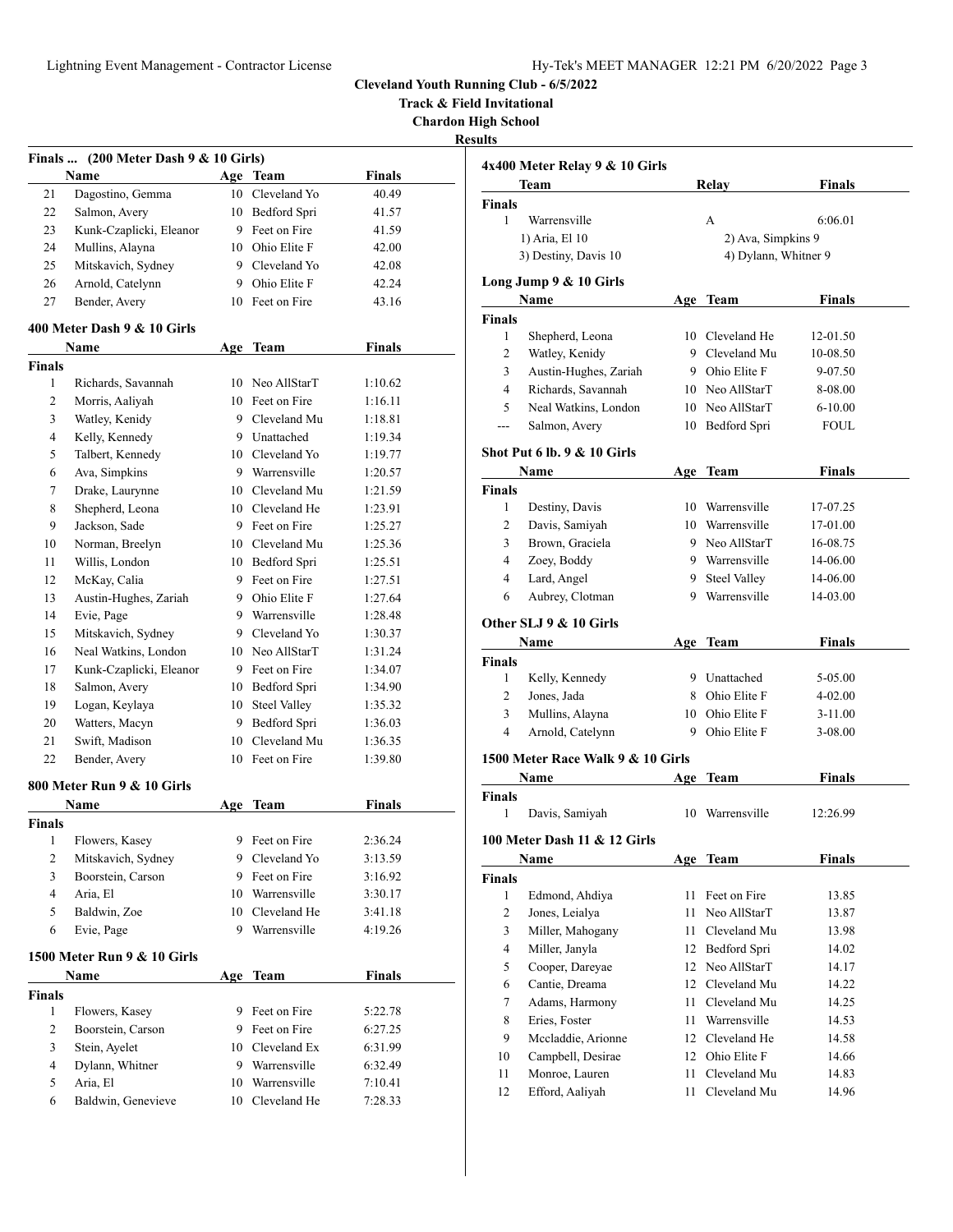Allamby, Kayla 12 Cleveland Ex 33.90

**Cleveland Youth Running Club - 6/5/2022**

**Track & Field Invitational**

**Chardon High School**

| 'sun<br>⊷. |
|------------|
|------------|

| <b>Finals</b> | (100 Meter Dash 11 & 12 Girls) |          |                     |                |
|---------------|--------------------------------|----------|---------------------|----------------|
|               | Name                           |          | Age Team            | <b>Finals</b>  |
| 13            | Hughes, Janiaya                | 12       | Bedford Spri        | 15.15          |
| 14            | Smith, Milan                   | 11       | Cleveland Ex        | 15.21          |
| 15            | Gorby, Shawnee                 |          | 12 Cleveland He     | 15.22          |
| 16            | Sharp, Nyielle                 |          | 11 Cleveland Ex     | 15.27          |
| 17            | Ellis, Brooklynn               |          | 12 Cleveland Mu     | 15.56          |
| 18            | Bradley, Jade                  | 11 -     | Bedford Spri        | 15.75          |
| 19            | Mitchell, Kayden               | 11 -     | Cleveland Mu        | 15.81          |
| 20            | McKay, Nadia                   |          | 12 Feet on Fire     | 15.90          |
| 21            | Wooten, Aleiah                 |          | 12 Ohio Elite F     | 16.09          |
| 22            | Robinson, Janiya               |          | 12 Bedford Spri     | 16.17          |
| 23            | Williams, Makenzie             |          | 11 Ohio Elite F     | 16.29          |
| 24            | Hunter, Bailey                 |          | 12 Cleveland Yo     | 16.51          |
| 25            | Arnold, Dacoda                 |          | 12 Ohio Elite F     | 16.73          |
| 26            | Henry, Trinity                 | 11       | Feet on Fire        | 16.78          |
| 27            | Redding, Madisyn               |          | 12 Cleveland Ex     | 16.80          |
| 28            | Arnold, Dakayla                |          | 12 Ohio Elite F     | 16.82          |
| 29            | Raziah, Rodgers                |          | 11 Warrensville     | 17.21          |
| 30            | Pickett, Nevaeh                |          | 12 Cleveland Mu     | 17.39          |
| 31            | Arnold, Nevaeh                 |          | 11 Ohio Elite F     | 17.43          |
| 32            | Dooley, Isabella               |          | 11 Unattached       | 17.51          |
| 33            | Primous, Naila                 |          | 12 Cleveland He     | 17.59          |
| 34            | Taylor, Antoria                |          | 11 Ashtabula Co     | 17.60          |
| 35            | Haymon, Emonie                 |          | 12 Ohio Elite F     | 17.63          |
| 36            | Carey, Makyla                  |          | 12 Cleveland He     | 17.90          |
| 37            | Durham, Zianne                 | 11       | Feet on Fire        | 18.11          |
| 38            | Rivers, Samira                 | 11       | Bedford Spri        | 18.64          |
|               |                                |          |                     |                |
|               | 200 Meter Dash 11 & 12 Girls   |          |                     | <b>Finals</b>  |
| <b>Finals</b> | Name                           |          | Age Team            |                |
| $\mathbf{1}$  | Cantie, Dreama                 |          | 12 Cleveland Mu     | 29.53          |
| 2             | Jones, Leialya                 |          | 11 Neo AllStarT     | 29.61          |
| 3             | Adams, Harmony                 |          | 11 Cleveland Mu     | 29.82          |
| 4             | Miller, Janyla                 |          | 12 Bedford Spri     | 30.02          |
| 5             | Layne, Brooklyn                |          | 11 Cleveland Mu     | 30.03          |
| 6             | Miller, Mahogany               | 11       | Cleveland Mu        | 30.05          |
| 7             | Davis, Jayda                   | 11       | Cleveland He        | 30.06          |
| 8             | Abdul-Basser, Meena            |          | 12 Cleveland Ex     | 30.41          |
| 9             | Tia, Jackson                   | 11       | Warrensville        | 30.44          |
|               | Smith, Deaira                  | 11       | <b>Steel Valley</b> |                |
| 10<br>11      | Edmond, Ahdiya                 | 11       | Feet on Fire        | 30.70<br>31.20 |
| 12            | Mccladdie, Arionne             |          | Cleveland He        |                |
| 13            | Eries, Foster                  | 12<br>11 | Warrensville        | 31.28          |
| 14            | Efford, Aaliyah                | 11       | Cleveland Mu        | 31.36<br>31.54 |
| 15            | Hughes, Janiaya                |          | Bedford Spri        | 31.55          |
| 16            | Monroe, Lauren                 | 12<br>11 | Cleveland Mu        |                |
| 17            | Sharp, Nyielle                 | 11       | Cleveland Ex        | 31.75          |
| 18            | Campbell, Desirae              | 12       | Ohio Elite F        | 32.14          |
| 19            | Gorby, Shawnee                 |          | 12 Cleveland He     | 32.47          |
|               | Wooten, Aleiah                 |          | 12 Ohio Elite F     | 32.59          |
| 20<br>21      | Smith, Milan                   |          | Cleveland Ex        | 32.98          |
| 22            | McKay, Nadia                   | 11       | Feet on Fire        | 33.25          |
| 23            |                                | 12<br>11 | Cleveland Mu        | 33.49          |
|               | Mitchell, Kayden               |          |                     | 33.82          |

| 25            | Ellis, Brooklynn             |      | 12 Cleveland Mu     | 34.54         |
|---------------|------------------------------|------|---------------------|---------------|
| 26            | Robinson, Janiya             | 12   | Bedford Spri        | 35.10         |
| 27            | Arnold, Dacoda               | 12   | Ohio Elite F        | 35.43         |
| 28            | Henry, Trinity               | 11   | Feet on Fire        | 36.11         |
| 29            | Sabo, Lyla                   | 12   | Cleveland Yo        | 36.30         |
| 30            | Arnold, Dakayla              |      | 12 Ohio Elite F     | 36.30         |
| 31            | Hunter, Bailey               |      | 12 Cleveland Yo     | 36.80         |
| 32            | Raziah, Rodgers              |      | 11 Warrensville     | 37.05         |
| 33            | Dooley, Isabella             |      | 11 Unattached       | 37.21         |
| 34            | Arnold, Nevaeh               | 11   | Ohio Elite F        | 37.50         |
| 35            | Williams, Makenzie           | 11   | Ohio Elite F        | 37.56         |
| 36            | Durham, Zianne               |      | 11 Feet on Fire     | 37.68         |
| 37            | Haymon, Emonie               |      | 12 Ohio Elite F     | 38.55         |
| 38            | Pickett, Nevaeh              |      | 12 Cleveland Mu     | 38.59         |
| 39            | Taylor, Antoria              | 11   | Ashtabula Co        | 39.02         |
| 40            | Rivers, Samira               | 11   | Bedford Spri        | 40.20         |
|               |                              | 12   | Cleveland He        |               |
| 41            | Carey, Makyla                |      |                     | 42.62         |
|               | 400 Meter Dash 11 & 12 Girls |      |                     |               |
|               | Name                         | Age  | <b>Team</b>         | <b>Finals</b> |
| <b>Finals</b> |                              |      |                     |               |
| 1             | Davis, Jayda                 | 11   | Cleveland He        | 1:04.86       |
| 2             | Miller, Mahogany             | 11 - | Cleveland Mu        | 1:06.78       |
| 3             | Adams, Harmony               | 11 - | Cleveland Mu        | 1:08.73       |
| 4             | Abdul-Basser, Meena          |      | 12 Cleveland Ex     | 1:08.77       |
| 5             | Cantie, Dreama               |      | 12 Cleveland Mu     | 1:10.46       |
| 6             | Edmond, Ahdiya               | 11   | Feet on Fire        | 1:11.86       |
| 7             | Jones, Leialya               | 11 - | Neo AllStarT        | 1:13.72       |
| 8             | Hughes, Janiaya              | 12   | Bedford Spri        | 1:14.38       |
| 9             | Miller, Janyla               | 12   | Bedford Spri        | 1:15.15       |
| 10            | Campbell, Desirae            | 12   | Ohio Elite F        | 1:15.24       |
| 11            | Strmen, Ella                 |      | 12 Cleveland Ex     | 1:15.39       |
| 12            | Smith, Deaira                | 11   | <b>Steel Valley</b> | 1:15.60       |
| 13            | Dooley, Mia                  | 11   | Unattached          | 1:16.24       |
| 14            | Austin-Hughes, Zyrria        | 11   | Ohio Elite F        | 1:17.21       |
| 15            | Allamby, Kayla               |      | 12 Cleveland Ex     | 1:18.10       |
| 16            | McKay, Nadia                 |      | 12 Feet on Fire     | 1:18.15       |
| 17            | Mrva, Nadija                 | 11   | Cleveland Yo        | 1:18.40       |
| 18            | Efford, Aaliyah              | 11   | Cleveland Mu        | 1:18.44       |
| 19            | Monroe, Lauren               |      | 11 Cleveland Mu     | 1:18.49       |
| 20            | Gorby, Shawnee               | 12   | Cleveland He        | 1:19.67       |
| 21            | Ellis, Brooklynn             | 12   | Cleveland Mu        | 1:19.73       |
| 22            | Dooley, Isabella             | 11   | Unattached          | 1:19.78       |
| 23            | Layne, Brooklyn              | 11   | Cleveland Mu        | 1:20.09       |
| 24            | Henry, Trinity               | 11   | Feet on Fire        | 1:20.13       |
| 25            | Mitchell, Kayden             | 11   | Cleveland Mu        | 1:20.74       |
| 26            | Sabo, Lyla                   | 12   | Cleveland Yo        | 1:20.95       |
| 27            | Hunter, Bailey               | 12   | Cleveland Yo        | 1:21.74       |
| 28            | Becker, Amelie               | 11   | Feet on Fire        | 1:22.42       |
| 29            | Smith, Milan                 | 11   | Cleveland Ex        | 1:24.69       |
|               | Arnold, Dacoda               | 12   | Ohio Elite F        |               |
| 30            | Durham, Zianne               |      | Feet on Fire        | 1:25.62       |
| 31            |                              | 11   |                     | 1:27.67       |
| 32            | Williams, Makenzie           | 11   | Ohio Elite F        | 1:33.92       |
| 33            | Dombrowski Ness, Thea        | 11   | Cleveland Yo        | 1:34.27       |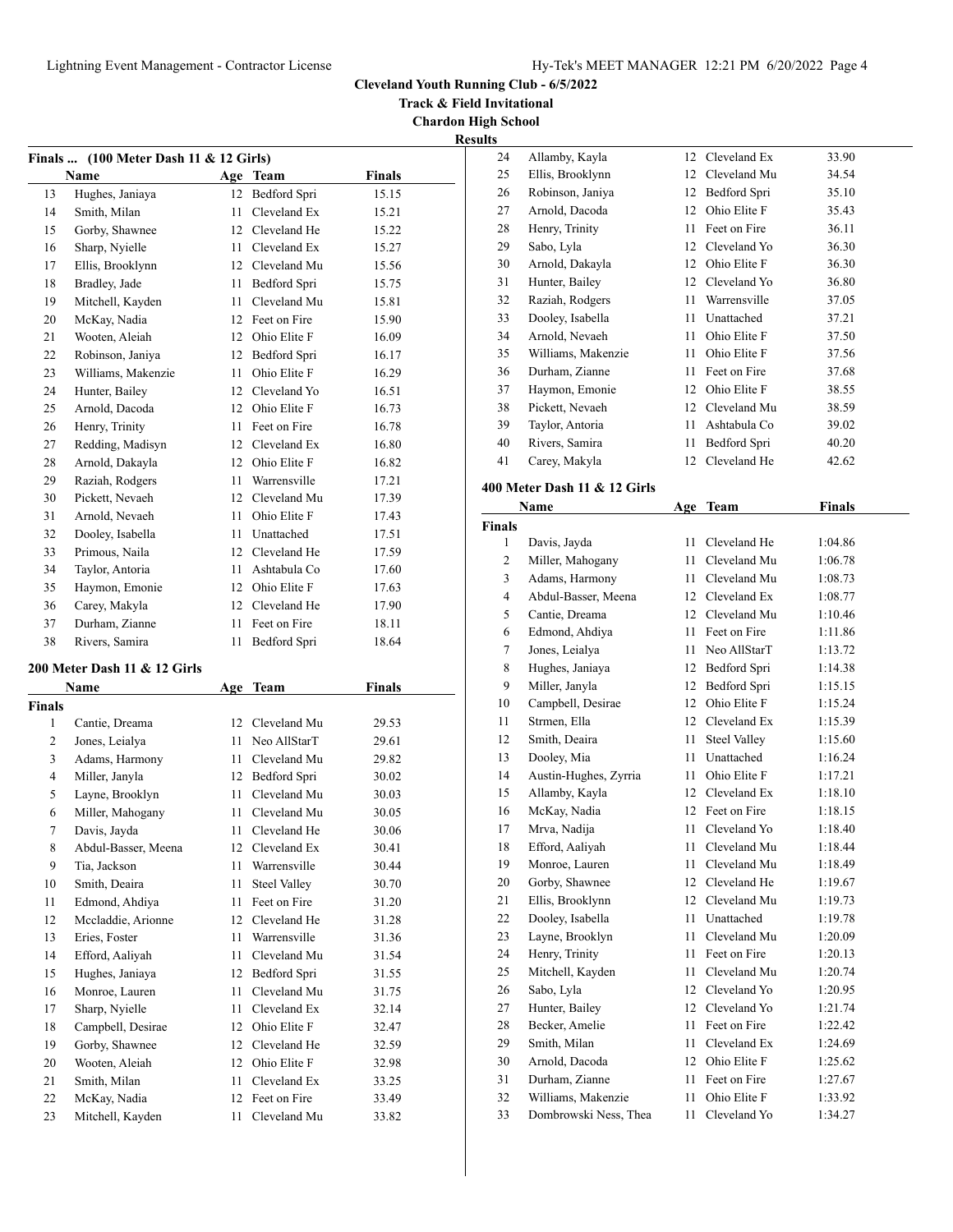**Track & Field Invitational**

**Chardon High School**

**Results**

|                    | Finals $(400$ Meter Dash 11 & 12 Girls)         |      |                                              |               |
|--------------------|-------------------------------------------------|------|----------------------------------------------|---------------|
|                    | Name                                            |      | Age Team                                     | <b>Finals</b> |
| 34                 | Bradley, Jade                                   | 11   | Bedford Spri                                 | 1:37.47       |
| 35                 | Rivers, Samira                                  | 11   | Bedford Spri                                 | 1:48.54       |
| 36                 | Mccladdie, Arionne                              |      | 12 Cleveland He                              | 1:58.63       |
|                    | 800 Meter Run 11 & 12 Girls                     |      |                                              |               |
|                    | Name                                            | Age  | Team                                         | <b>Finals</b> |
| <b>Finals</b>      |                                                 |      |                                              |               |
| $\mathbf{1}$       | Davis, Jayda                                    | 11 - | Cleveland He                                 | 2:32.08       |
| 2                  | Flowers, Hailey                                 |      | 12 Feet on Fire                              | 2:34.51       |
| 3                  | Megery, Temperance                              |      | 12 Cleveland Yo                              | 2:39.28       |
| 4                  | Newman, Olivia                                  |      | 12 Cleveland Yo                              | 2:45.03       |
| 5                  | Gvora, Alaina                                   |      | 11 Cleveland Yo                              | 2:46.89       |
| 6                  | Dooley, Mia                                     |      | 11 Unattached                                | 2:51.13       |
| 7                  | Curtis, Carmella                                |      | 11 Cleveland Mu                              | 2:56.15       |
| 8                  | Strmen, Ella                                    |      | 12 Cleveland Ex                              | 2:59.59       |
| 9                  | Becker, Amelie                                  |      | 11 Feet on Fire                              | 3:18.59       |
| 10                 | Peron, Lucia                                    |      | 12 Feet on Fire                              | 3:20.38       |
| 11                 | Ariell, Rivers                                  |      | 11 Warrensville                              | 3:28.53       |
|                    | 1500 Meter Run 11 & 12 Girls                    |      |                                              |               |
|                    | Name                                            |      | Age Team                                     | <b>Finals</b> |
| <b>Finals</b>      |                                                 |      |                                              |               |
| 1                  | Flowers, Hailey                                 |      | 12 Feet on Fire                              | 5:25.22       |
| 2                  | Megery, Temperance                              |      | 12 Cleveland Yo                              | 5:35.71       |
| 3                  | Gvora, Alaina                                   |      | 11 Cleveland Yo                              | 5:44.14       |
| 4                  | Strmen, Ella                                    |      | 12 Cleveland Ex                              | 5:44.46       |
| 5                  | Mrva, Nadija                                    |      | 11 Cleveland Yo                              | 5:44.89       |
| 6                  | Dooley, Mia                                     |      | 11 Unattached                                | 5:52.43       |
| 7                  | Curtis, Carmella                                |      | 11 Cleveland Mu                              | 6:33.64       |
| 8                  | Morris, Kate                                    |      | 12 Cleveland Yo                              | 6:34.38       |
| 9                  | Becker, Amelie                                  |      | 11 Feet on Fire                              | 6:39.42       |
| 10                 | Peron, Lucia                                    |      | 12 Feet on Fire                              | 6:47.49       |
| 11                 | Dombrowski Ness, Thea                           |      | 11 Cleveland Yo                              | 7:21.99       |
|                    | 200 Meter Hurdles 11 & 12 Girls                 |      |                                              |               |
|                    | Name                                            |      | Age Team                                     | Finals        |
| Finals             |                                                 |      |                                              |               |
|                    | 1 Justice, Franklin                             |      | 12 Warrensville                              | 33.32         |
| 2                  | Cooper, Dareyae                                 | 12   | Neo AllStarT                                 | 34.10         |
| 3                  | Austin-Hughes, Zyrria                           | 11   | Ohio Elite F                                 | 35.72         |
| 4                  | Efford, Aaliyah                                 | 11   | Cleveland Mu                                 | 38.07         |
| 5                  | Allamby, Kayla                                  | 12   | Cleveland Ex                                 | 39.69         |
|                    |                                                 |      |                                              |               |
|                    | $4x100$ Meter Relay 11 & 12 Girls               |      |                                              |               |
|                    | Team                                            |      | <b>Relay</b>                                 | Finals        |
| <b>Finals</b><br>1 | Warrensville                                    |      | А                                            | 58.83         |
|                    | 1) Eries, Foster 11                             |      | 2) Justice, Franklin 12                      |               |
|                    | 3) Tia, Jackson 11                              |      | 4) Ariell, Rivers 11                         |               |
|                    |                                                 |      |                                              |               |
|                    |                                                 |      |                                              |               |
| 2                  | Bedford Spri                                    |      | А                                            | 1:02.49       |
|                    | 1) Hughes, Janiaya 12<br>3) Robinson, Janiya 12 |      | 2) Miller, Janyla 12<br>4) Rivers, Samira 11 |               |

|                                      | 4x200 Meter Relay 11 & 12 Girls |          |                            |                    |
|--------------------------------------|---------------------------------|----------|----------------------------|--------------------|
|                                      | Team                            |          | Relay                      | <b>Finals</b>      |
| <b>Finals</b>                        |                                 |          |                            |                    |
| 1                                    | Ohio Elite Firebirds            |          | A                          | 2:11.82            |
|                                      | 1) Arnold, Dacoda 12            |          | 2) Campbell, Desirae 12    |                    |
|                                      | 3) Wooten, Aleiah 12            |          | 4) Williams, Makenzie 11   |                    |
|                                      | 4x400 Meter Relay 11 & 12 Girls |          |                            |                    |
|                                      | Team                            |          | Relay                      | Finals             |
| <b>Finals</b>                        |                                 |          |                            |                    |
| 1                                    | <b>Cleveland Mustangs</b>       |          | А                          | 4:56.30            |
|                                      | 1) Adams, Harmony 11            |          | 2) Cantie, Dreama 12       |                    |
|                                      | 3) Layne, Brooklyn 11           |          | 4) Curtis, Carmella 11     |                    |
| 2                                    | Cleveland Yo                    |          | А                          | 5:02.49            |
|                                      | 1) Gvora, Alaina 11             |          | 2) Mrva, Nadija 11         |                    |
|                                      | 3) Newman, Olivia 12            |          | 4) Megery, Temperance 12   |                    |
| 3                                    | Warrensville                    |          | А                          | 5:22.24            |
|                                      | 1) Eries, Foster 11             |          | 2) Tia, Jackson 11         |                    |
|                                      | 3) LaShae, Jackson 12           |          | 4) Justice, Franklin 12    |                    |
|                                      | Long Jump 11 $&$ 12 Girls       |          |                            |                    |
|                                      | Name                            | Age      | Team                       | <b>Finals</b>      |
| <b>Finals</b>                        |                                 |          |                            |                    |
| 1                                    | Smith, Deaira                   | 11       | <b>Steel Valley</b>        | 13-00.00           |
| 2                                    | Tia, Jackson                    |          | 11 Warrensville            | 12-07.00           |
| 3                                    | Layne, Brooklyn                 |          | 11 Cleveland Mu            | 10-11.25           |
| 4                                    | Raziah, Rodgers                 |          | 11 Warrensville            | 10-03.00           |
| 5                                    | Taylor, Antoria                 |          | 11 Ashtabula Co            | 9-00.00            |
| 6                                    | Austin-Hughes, Zyrria           |          | 11 Ohio Elite F            | 8-06.00            |
| 7                                    | Moore, Lawren                   | 12       | <b>Steel Valley</b>        | 5-08.25            |
| .                                    | Cooper, Dareyae                 | 12       | Neo AllStarT               | FOUL               |
|                                      | Shot Put 6 lb. 11 & 12 Girls    |          |                            |                    |
|                                      | Name                            |          | Age Team                   | <b>Finals</b>      |
| <b>Finals</b>                        |                                 |          |                            |                    |
| 1                                    | Moore, Lawren                   | 12       | <b>Steel Valley</b>        | 21-11.00           |
| 2                                    | Pickett, Nevaeh                 |          | 12 Cleveland Mu            | 21-10.50           |
| 3                                    | Haymon, Emonie                  |          | 12 Ohio Elite F            | 16-11.00           |
| 4                                    | Carey, Makyla                   | 12       | Cleveland He               | 16-03.50           |
|                                      | Discus Throw 1kg 11 & 12 Girls  |          |                            |                    |
|                                      | Name                            |          | Age Team                   | Finals             |
| Finals                               |                                 |          |                            |                    |
|                                      | Moore, Lawren                   | 12       | <b>Steel Valley</b>        | 50-09              |
| 1                                    |                                 |          | 12 Cleveland He            | 24-10              |
| 2                                    | Carey, Makyla                   |          |                            |                    |
|                                      | Other SLJ 11 & 12 Girls         |          |                            |                    |
|                                      | Name                            | Age      | <b>Team</b>                | <b>Finals</b>      |
|                                      |                                 |          |                            |                    |
| 1                                    | Dooley, Isabella                | 11       | Unattached                 | 5-08.00            |
| <b>Finals</b><br>$\overline{c}$<br>3 | Dooley, Mia<br>Arnold, Nevaeh   | 11<br>11 | Unattached<br>Ohio Elite F | 5-06.00<br>4-06.00 |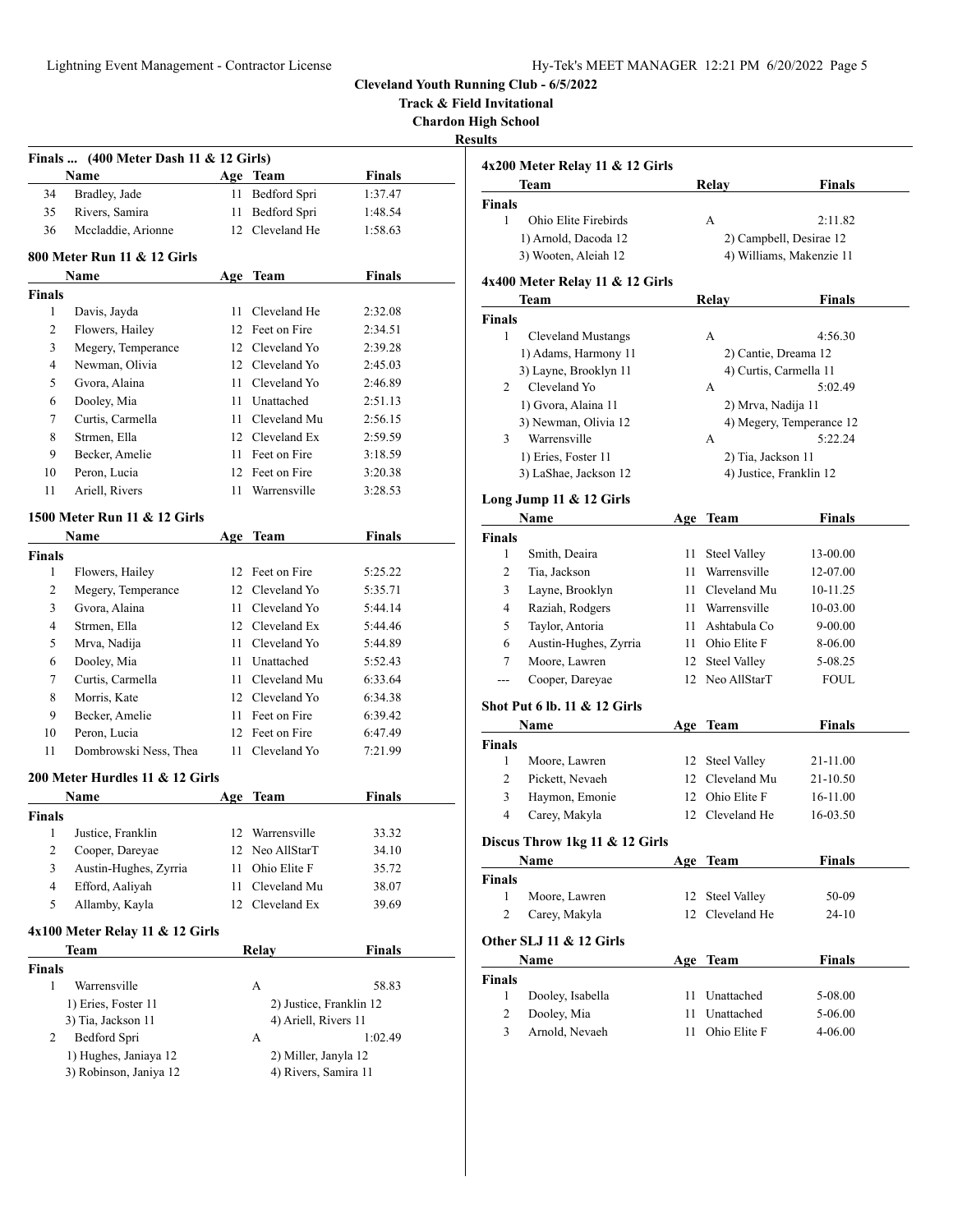**Track & Field Invitational**

**Chardon High School**

|             | 100 Meter Dash 13 & 14 Girls         |          |                              |                |
|-------------|--------------------------------------|----------|------------------------------|----------------|
|             | Name                                 | Age      | Team                         | Finals         |
| Finals<br>1 |                                      | 13       | Neo AllStarT                 | 12.56          |
| 2           | Mitchell, Miniya<br>Turman, Brooklin | 14       | Bedford Spri                 | 13.19          |
| 3           | Hines, Shamira                       | 13       | Ohio Elite F                 | 13.32          |
| 4           | McCray, Courtney                     | 13       | Bedford Spri                 | 13.35          |
| 5           | Bishop, Taylor                       | 13       | Ohio Elite F                 | 13.52          |
| 6           | Teague, Milan                        | 13       | Feet on Fire                 | 13.59          |
| 7           | Beckles-Lykes, Elise                 | 13       | Feet on Fire                 | 13.74          |
| 8           | Hardimon, Amiyah                     | 13       | Bedford Spri                 | 13.76          |
| 9           | Justice, Paige                       | 13       | Feet on Fire                 | 13.86          |
| 10          | Lindsey, Mya                         | 13       | <b>Steel Valley</b>          | 13.97          |
| 11          | Ajiahna, Triplett                    | 14       | Warrensville                 | 14.07          |
| 12          | Pipkins, Jamari                      | 14       | Bedford Spri                 | 14.27          |
| 13          | Norris, Jessie-Marie                 | 14       | Ohio Elite F                 | 14.29          |
| 14          | Cummings, Sanaa                      | 13       | Feet on Fire                 | 14.62          |
| 14          | Eanes, Michelle                      | 13       | Cleveland Mu                 | 14.62          |
|             |                                      |          | Cleveland Ex                 |                |
| 16<br>17    | Mccroskey, Brooklyn                  | 13<br>13 | Cleveland Ex                 | 14.77          |
|             | Sutton, Madison                      | 13       | Cleveland He                 | 14.81          |
| 18          | Lowery, Peyton                       |          | Ohio Elite F                 | 15.07          |
| 19          | Mullins, Alyssa<br>Primous, Naila    | 13<br>12 |                              | 15.18          |
| 20          |                                      |          | Cleveland He                 | 15.27<br>15.31 |
| 21          | Ellis, Serenity                      | 13       | Bedford Spri                 |                |
| 22          | Kane, Zoe                            | 14       | Cleveland Ex                 | 15.46          |
| 23          | Smith, Damariea                      | 13       | Cleveland He                 | 15.77          |
| 24          | Cooper, Dereon                       | 13       | Neo AllStarT                 | 16.24          |
| 25          | Woda, Madelyn                        | 13       | Cleveland He<br>Cleveland Mu | 17.03          |
| 26          | McDade, Amari                        | 13       |                              | 17.69          |
|             | 200 Meter Dash 13 & 14 Girls         |          |                              |                |
|             | Name                                 |          | Age Team                     | Finals         |
| Finals<br>1 | Washington, Arion                    | 13       | Neo AllStarT                 | 25.62          |
| 2           | McCray, Courtney                     | 13       | Bedford Spri                 | 27.72          |
| 3           | Turman, Brooklin                     | 14       | Bedford Spri                 | 27.93          |
| 4           | Christine, White                     | 13       | Warrensville                 | 28.20          |
| 5           | Bishop, Taylor                       | 13       | Ohio Elite F                 | 28.72          |
| 6           | Justice, Paige                       |          | 13 Feet on Fire              | 28.79          |
| 7           | Teague, Milan                        | 13       | Feet on Fire                 | 28.93          |
| 8           | Hardimon, Amiyah                     | 13       | Bedford Spri                 | 29.03          |
| 9           | Mitchell, Miniya                     | 13       | Neo AllStarT                 | 29.36          |
| 10          | Lindsey, Mya                         | 13       | <b>Steel Valley</b>          | 29.59          |
| 11          | Beckles-Lykes, Elise                 | 13       | Feet on Fire                 | 29.93          |
| 12          | Taylor, Robertson                    | 13       | Warrensville                 | 30.09          |
| 13          | Cooper, Dereon                       | 13       | Neo AllStarT                 | 30.42          |
| 14          | Cummings, Sanaa                      | 13       | Feet on Fire                 | 31.34          |
| 15          | Eanes, Michelle                      | 13       | Cleveland Mu                 | 32.00          |
| 16          | Sutton, Madison                      | 13       | Cleveland Ex                 | 32.01          |
| 17          | Mccroskey, Brooklyn                  | 13       | Cleveland Ex                 | 32.68          |
| 18          | Sherman-Koonce, Saniya               | 14       | Bedford Spri                 | 33.15          |
| 19          | Mullins, Alyssa                      | 13       | Ohio Elite F                 | 33.83          |
| 20          | Kane, Zoe                            | 14       | Cleveland Ex                 | 35.00          |
| 21          | James, Siena                         | 14       | Cleveland Ex                 | 35.33          |
|             |                                      |          |                              |                |

| <b>Results</b> |                                                   |                                                   |               |
|----------------|---------------------------------------------------|---------------------------------------------------|---------------|
| 22             | McDade, Amari                                     | 13 Cleveland Mu                                   | 37.77         |
|                | 400 Meter Dash 13 & 14 Girls                      |                                                   |               |
|                | Name                                              | Age Team                                          | Finals        |
| <b>Finals</b>  |                                                   |                                                   |               |
| 1              | Mitchell, Miniya                                  | 13 Neo AllStarT                                   | 1:00.47       |
| $\overline{2}$ | Richards, Mariah                                  | 14 Neo AllStarT                                   | 1:03.75       |
| 3              | Christine, White                                  | 13 Warrensville                                   | 1:04.87       |
| 4              | Mendez, Tayrismar                                 | 13 Steel Valley                                   | 1:06.52       |
| 5              | Scales, Ahmara                                    | 13 Neo AllStarT                                   | 1:07.95       |
| 6              | Teague, Milan                                     | 13 Feet on Fire                                   | 1:08.28       |
| 7              | Turman, Brooklin                                  | 14 Bedford Spri                                   | 1:08.83       |
| 8              | Beckles-Lykes, Elise                              | 13 Feet on Fire                                   | 1:09.46       |
| 9              | Lowery, Peyton                                    | 13 Cleveland He                                   | 1:10.56       |
| 10             | Lindsey, Mya                                      | 13 Steel Valley                                   | 1:10.67       |
| 11             | Eanes, Michelle                                   | 13 Cleveland Mu                                   | 1:12.66       |
| 12             | Cummings, Sanaa                                   | 13 Feet on Fire                                   | 1:12.81       |
| 13             | James, Siena                                      | 14 Cleveland Ex                                   | 1:14.26       |
| 14             | Sherman-Koonce, Saniya                            | 14 Bedford Spri                                   | 1:16.65       |
| 15             | Mullins, Alyssa                                   | 13 Ohio Elite F                                   | 1:19.00       |
| 16             | Mccroskey, Brooklyn                               | 13 Cleveland Ex                                   | 1:22.72       |
| 17             | Sutton, Madison                                   | 13 Cleveland Ex                                   | 1:23.03       |
| 18             | Kane, Zoe                                         | 14 Cleveland Ex                                   | 1:29.87       |
| 19             | McDade, Amari                                     | 13 Cleveland Mu                                   | 1:33.56       |
| Finals         | 800 Meter Run 13 & 14 Girls<br>Name               | Age Team                                          | <b>Finals</b> |
| 1              | Washington, Arion                                 | 13 Neo AllStarT                                   | 2:31.97       |
| $\overline{2}$ | Mendez, Tayrismar                                 | 13 Steel Valley                                   | 2:32.86       |
| 3              | Sands, Madison                                    | 13 Feet on Fire                                   | 2:45.83       |
| 4              | Scales, Ahmara                                    | 13 Neo AllStarT                                   | 2:54.82       |
| 5              | Smith, Damariea                                   | 13 Cleveland He                                   | 3:18.66       |
|                | 1500 Meter Run 13 & 14 Girls                      |                                                   |               |
|                | Name                                              | Age Team                                          | <b>Finals</b> |
| <b>Finals</b>  |                                                   |                                                   |               |
| 1              | Washington, Arion                                 | 13 Neo AllStarT                                   | 5:23.72       |
| 2              | Hillman, Morgan                                   | 13 Unattached                                     | 5:28.94       |
|                | 200 Meter Hurdles 13 & 14 Girls                   |                                                   |               |
|                | Name                                              | Age Team                                          | <b>Finals</b> |
| <b>Finals</b>  |                                                   |                                                   |               |
| 1              | Richards, Mariah                                  | 14 Neo AllStarT                                   | 31.75         |
| $\overline{c}$ | Justice, Paige                                    | 13 Feet on Fire                                   | 31.81         |
|                |                                                   | 13 Cleveland Yo                                   |               |
| 3              | Thomas, Ella                                      |                                                   | 34.44         |
| 4              | Norris, Jessie-Marie                              | 14 Ohio Elite F                                   | 37.81         |
|                | $4x100$ Meter Relay 13 & 14 Girls                 |                                                   |               |
|                | Team                                              | Relay                                             | <b>Finals</b> |
| <b>Finals</b>  |                                                   |                                                   |               |
| 1              | Warrensville                                      | A                                                 | 54.53         |
|                | 1) Ajiahna, Triplett 14<br>3) Christine, White 13 | 2) Aubrey, McClain 14<br>4) Lenaria, McMichael 13 |               |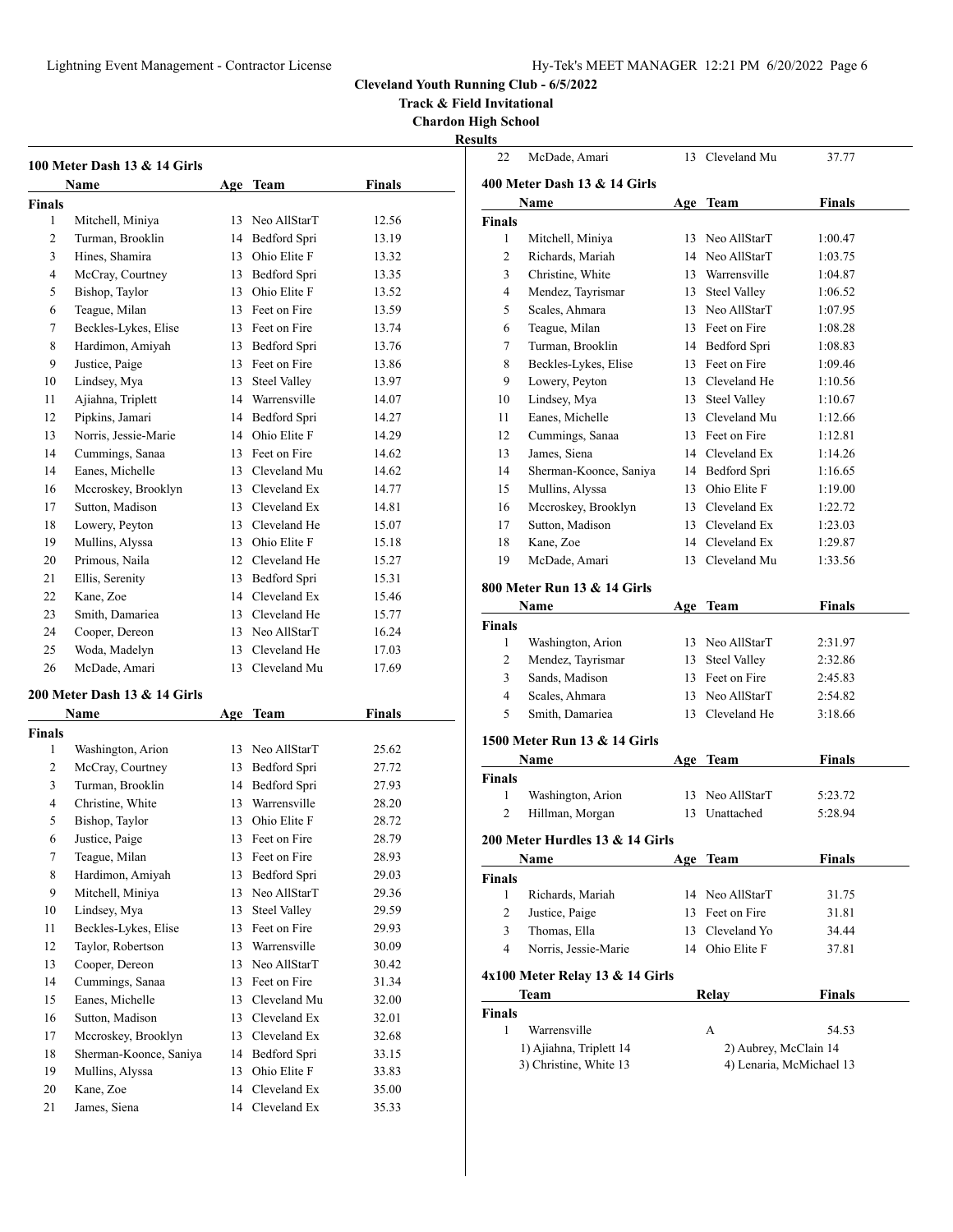**Track & Field Invitational**

**Chardon High School**

|                   | Finals $(4x100$ Meter Relay 13 & 14 Girls) |          |                              |                            |  |
|-------------------|--------------------------------------------|----------|------------------------------|----------------------------|--|
|                   | Team                                       |          | Relay                        | <b>Finals</b>              |  |
| 2                 | Bedford Spri                               |          | A                            | 55.44                      |  |
|                   | 1) Hardimon, Amiyah 13                     |          |                              | 2) McCray, Courtney 13     |  |
|                   | 3) Ellis, Serenity 13                      |          | 4) Pipkins, Jamari 14        |                            |  |
| 3                 | Ohio Elite Firebirds                       |          | А                            | 56.10                      |  |
|                   | 1) Bishop, Taylor 13                       |          | 2) Hines, Shamira 13         |                            |  |
|                   | 3) Mullins, Alyssa 13                      |          |                              | 4) Norris, Jessie-Marie 14 |  |
|                   | Long Jump 13 & 14 Girls                    |          |                              |                            |  |
|                   | Name                                       |          | Age Team                     | <b>Finals</b>              |  |
| <b>Finals</b>     |                                            |          |                              |                            |  |
| 1                 | Richards, Mariah                           |          | 14 Neo AllStarT              | 14-04.50                   |  |
| 2                 | Sands, Madison                             |          | 13 Feet on Fire              | 13-02.50                   |  |
| 3                 | McCray, Courtney                           | 13       | Bedford Spri                 | 13-00.50                   |  |
| 4                 | Hardimon, Amiyah                           | 13       | Bedford Spri                 | 12-04.00                   |  |
| 5                 | Sherman-Koonce, Saniya                     | 14       | Bedford Spri                 | 10-04.50                   |  |
| 6                 | Scales, Ahmara                             | 13       | Neo AllStarT                 | 10-02.50                   |  |
|                   |                                            |          |                              |                            |  |
|                   | Shot Put 4kg 13 & 14 Girls                 |          |                              |                            |  |
|                   | Name                                       | Age      | Team                         | Finals                     |  |
| <b>Finals</b>     |                                            |          |                              |                            |  |
| 1                 | Cooper, Dereon                             |          | 13 Neo AllStarT              | 35-01.00                   |  |
| 2                 | Ford, Na'Kyla                              |          | 13 Cleveland He              | 32-01.00                   |  |
| 3                 | Ellis, Serenity                            |          | 13 Bedford Spri              | 29-06.50                   |  |
| 4                 | Woda, Madelyn                              |          | 13 Cleveland He              | 28-06.00                   |  |
| 5                 | Sands, Madison                             |          | 13 Feet on Fire              | 27-03.50                   |  |
| 6                 | Durham, Zoie                               | 13       | Feet on Fire                 | 24-07.25                   |  |
|                   | Discus Throw 1kg 13 & 14 Girls             |          |                              |                            |  |
|                   | Name                                       | Age      | Team                         | <b>Finals</b>              |  |
| <b>Finals</b>     |                                            |          |                              |                            |  |
| 1                 | Sands, Madison                             |          | 13 Feet on Fire              | 72-01                      |  |
| 2                 | Cooper, Dereon                             |          | 13 Neo AllStarT              | 65-05                      |  |
| 3                 | Ellis, Serenity                            |          | 13 Bedford Spri              | 59-05                      |  |
| 4                 | Ford, Na'Kyla                              |          | 13 Cleveland He              | 57-04                      |  |
| 5                 | Woda, Madelyn                              |          | 13 Cleveland He              | 45-10.50                   |  |
| 6                 | Durham, Zoie                               | 13       | Feet on Fire                 | 33-11                      |  |
|                   | 100 Meter Dash 15 & 16 Girls               |          |                              |                            |  |
|                   | Name                                       | Δ σρ     | <b>Team</b>                  | Finals                     |  |
| Finals            |                                            |          |                              |                            |  |
| 1                 | Williams, Sarah                            | 16       | Neo AllStarT                 | 12.97                      |  |
| 2                 | Worthy, Kyndall                            | 15       | Bedford Spri                 | 13.11                      |  |
| 3                 | Simon, Simone                              | 15       | Cleveland He                 | 13.50                      |  |
| 4                 | Tabb, Alina                                | 15       | Bedford Spri                 | 14.22                      |  |
| 5                 | Borders, Makayla                           | 16       | Bedford Spri                 | 15.10                      |  |
| 6                 | Barnett, Samantha                          | 15       | Cleveland He                 | 15.50                      |  |
| 7                 | Waters, Ariel                              | 16       | Cleveland He                 | 16.49                      |  |
| 8                 | Iacano, Isabel                             | 16       | Bedford Spri                 | 18.05                      |  |
|                   |                                            |          |                              |                            |  |
|                   | 200 Meter Dash 15 & 16 Girls               |          |                              |                            |  |
|                   |                                            |          |                              |                            |  |
|                   | <b>Name</b>                                | Age      | <b>Team</b>                  | <b>Finals</b>              |  |
| Finals            |                                            |          |                              |                            |  |
| $\mathbf{1}$<br>2 | Worthy, Kyndall<br>Williams, Sarah         | 15<br>16 | Bedford Spri<br>Neo AllStarT | 27.25<br>27.60             |  |

| <b>Results</b> |                                |    |                                    |                |
|----------------|--------------------------------|----|------------------------------------|----------------|
| 3              | Simon, Simone                  |    | 15 Cleveland He                    | 28.54          |
| 4              | Tabb, Alina                    |    | 15 Bedford Spri                    | 30.72          |
| 5              | Barnett, Samantha              |    | 15 Cleveland He                    | 33.73          |
| 6              | Waters, Ariel                  |    | 16 Cleveland He                    | 43.28          |
|                | 400 Meter Dash 15 & 16 Girls   |    |                                    |                |
|                | Name                           |    | Age Team                           | <b>Finals</b>  |
| <b>Finals</b>  |                                |    |                                    |                |
| 1              | Worthy, Kyndall                |    | 15 Bedford Spri                    | 1:06.25        |
| 2              | Houston, Celena                |    | 15 Feet on Fire                    | 1:08.06        |
| 3              | Iacano, Isabel                 |    | 16 Bedford Spri                    | 1:40.00        |
| 4              | Waters, Ariel                  |    | 16 Cleveland He                    | 1:59.02        |
|                | 800 Meter Run 15 & 16 Girls    |    |                                    |                |
|                | Name                           |    | Age Team                           | <b>Finals</b>  |
| <b>Finals</b>  |                                |    |                                    |                |
| 1              | Houston, Celena                |    | 15 Feet on Fire                    | 3:01.23        |
|                | Long Jump $15 & 16$ Girls      |    |                                    |                |
|                | Name                           |    | Age Team                           | <b>Finals</b>  |
| Finals         |                                |    |                                    |                |
| 1              | Williams, Sarah                |    | 16 Neo AllStarT                    | 17-04.75       |
| 2              | Houston, Celena                |    | 15 Feet on Fire                    | 13-01.00       |
|                | Shot Put 4kg 15 & 16 Girls     |    |                                    |                |
|                | Name                           |    | Age Team                           | Finals         |
| Finals         |                                |    |                                    |                |
| 1              | Hameed, Savannah               |    | 16 Bedford Spri                    | 32-06.50       |
| 2              | Borders, Makayla               |    | 16 Bedford Spri                    | 28-02.00       |
| 3              | Iacano, Isabel                 |    | 16 Bedford Spri                    | 27-01.75       |
| 4              | Tabb, Alina                    |    | 15 Bedford Spri                    | 26-02.75       |
|                | Discus Throw 1kg 15 & 16 Girls |    |                                    |                |
|                | Name                           |    | Age Team                           | <b>Finals</b>  |
| <b>Finals</b>  |                                |    |                                    |                |
| 1              | Borders, Makayla               |    | 16 Bedford Spri                    | 99-01          |
| 2              | Hameed, Savannah               | 16 | Bedford Spri                       | 92-05          |
|                | Iacano, Isabel                 | 16 | Bedford Spri                       | 73-01          |
| 3              |                                |    |                                    |                |
| 4              | Tabb, Alina                    | 15 | Bedford Spri                       | 59-01          |
|                | 100 Meter Dash 17 & 18 Girls   |    |                                    |                |
|                | Name                           |    | Age Team                           | <b>Finals</b>  |
| Finals         |                                |    |                                    |                |
| 1              | Hives, Alexis                  | 17 | Feet on Fire                       | 13.05          |
| 2              | Lewis, Sade                    | 17 | Feet on Fire                       | 13.44          |
| 3              | Brooks, Shylah                 | 17 | Cleveland He                       | 13.92          |
|                | 200 Meter Dash 17 & 18 Girls   |    |                                    |                |
|                | Name                           |    | Age Team                           | Finals         |
| <b>Finals</b>  |                                |    |                                    |                |
| 1              | Hives, Alexis                  |    | 17 Feet on Fire                    | 28.29          |
| 2<br>3         | Lewis, Sade<br>Brooks, Shylah  |    | 17 Feet on Fire<br>17 Cleveland He | 28.62<br>29.51 |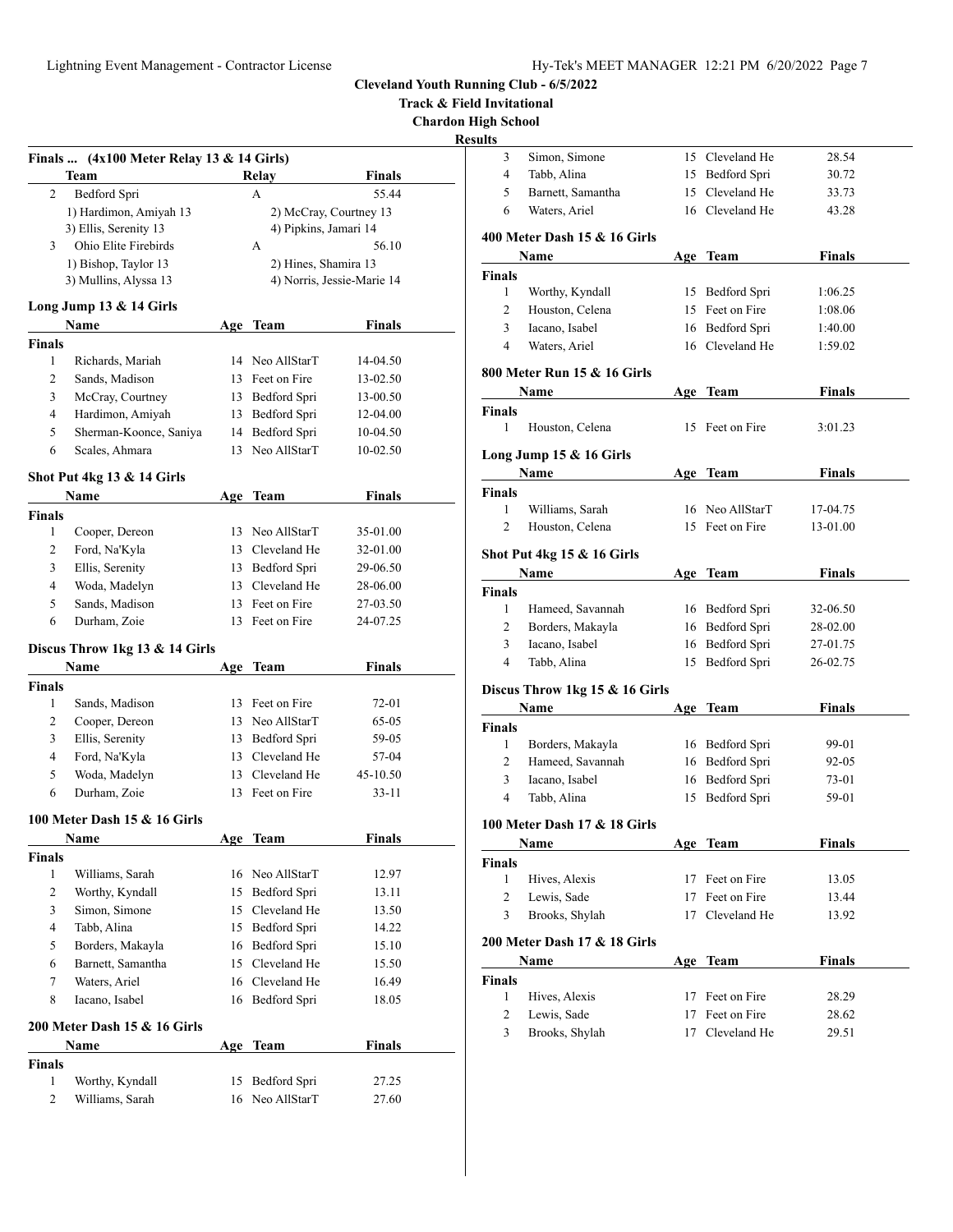**Track & Field Invitational**

**Chardon High School**

**Results**

|                  |                                         |     |                     |               | Chardon<br>R |
|------------------|-----------------------------------------|-----|---------------------|---------------|--------------|
|                  | 800 Meter Run 17 & 18 Girls             |     |                     |               |              |
|                  | Name                                    |     | Age Team            | <b>Finals</b> |              |
| Finals           |                                         |     |                     |               |              |
| 1                | Edwards, Aaliyah                        | 18  | Cleveland Ex        | 2:34.57       |              |
|                  | 200 Meter Hurdles 17 & 18 Girls<br>Name | Age | Team                | Finals        |              |
| Finals           |                                         |     |                     |               |              |
| 1                | Hives, Alexis                           |     | 17 Feet on Fire     | 29.85         |              |
|                  | Long Jump 17 & 18 Girls                 |     |                     |               |              |
|                  | Name                                    |     | Age Team            | <b>Finals</b> |              |
| Finals           |                                         |     |                     |               |              |
| 1                | Hives, Alexis                           |     | 17 Feet on Fire     | 16-00.50      |              |
| 2                | Edwards, Aaliyah                        |     | 18 Cleveland Ex     | 14-10.00      |              |
| 3                | Lewis, Sade                             | 17  | Feet on Fire        | 13-11.50      |              |
|                  | Shot Put 17 & 18 Girls                  |     |                     |               |              |
|                  | Name                                    | Age | Team                | Finals        |              |
| Finals           |                                         |     |                     |               |              |
| 1                | Edwards, Aaliyah                        | 18  | Cleveland Ex        | 33-02.25      |              |
|                  | 100 Meter Dash 6 & under Boys           |     |                     |               |              |
|                  | Name                                    | Age | Team                | <b>Finals</b> |              |
| Finals           |                                         |     |                     |               |              |
| 1                | Donnell, Horwell                        |     | 6 Warrensville      | 17.76         |              |
| 2                | Stroud, Tramonte                        |     | 5 Neo AllStarT      | 18.14         |              |
| 3                | Clark, Aaron                            |     | 6 Ohio Elite F      | 18.14         |              |
| 4                | Watley, Kenneth                         |     | 5 Cleveland Mu      | 19.20         |              |
| 5                | Adams, Isaiah                           |     | 3 Cleveland Mu      | 19.53         |              |
| 6                | Kelly, Kameron                          |     | 5 Unattached        | 19.53         |              |
| 7                | Nevil, Oliver                           |     | 6 Ashtabula Co      | 20.36         |              |
| 8                | Thomas, Nolan                           |     | 5 Cleveland Yo      | 20.48         |              |
| 9                | Bray, Zell                              |     | 6 Cleveland Yo      | 22.12         |              |
| 10               | Hrovat, Kellen                          |     | 4 Cleveland Yo      | 22.54         |              |
| 11               | Fernandez, Benicio                      |     | 5 Steel Valley      | 22.63         |              |
| 12               | Brooks, Tayden                          |     | 4 Cleveland He      | 23.26         |              |
| 13               | Floyd, Jason                            |     | 6 Cleveland He      | 26.23         |              |
| 14               | Geletka, Asher                          |     | 5 Cleveland Yo      | 26.86         |              |
| 15               | Boykins, Brendan                        | 5   | Cleveland He        | 27.52         |              |
| 16               | Bremer, Jace                            | 3   | Cleveland He        | 27.53         |              |
|                  | 200 Meter Dash 6 & under Boys           |     |                     |               |              |
|                  | Name                                    | Age | Team                | <b>Finals</b> |              |
| Finals           |                                         |     |                     |               |              |
| 1                | Stroud, Tramonte                        | 5   | Neo AllStarT        | 37.49         |              |
| $\boldsymbol{2}$ | Boykins, Brendan                        |     | 5 Cleveland He      | 38.68         |              |
| 3                | Donnell, Horwell                        |     | 6 Warrensville      | 38.81         |              |
| 4                | Clark, Aaron                            | 6   | Ohio Elite F        | 39.40         |              |
| 5                | Watley, Kenneth                         |     | 5 Cleveland Mu      | 41.69         |              |
| 6                | Kelly, Kameron                          |     | 5 Unattached        | 43.50         |              |
| 7                | Clayton Jr, Denzel                      |     | 6 Cleveland He      | 45.78         |              |
| 8                | Nevil, Oliver                           |     | 6 Ashtabula Co      | 47.98         |              |
| 9                | Bray, Zell                              | 6   | Cleveland Yo        | 52.30         |              |
| 10               | Fernandez, Benicio                      | 5   | <b>Steel Valley</b> | 52.55         |              |
|                  |                                         |     |                     |               |              |

| uns           |                               |                |                     |               |  |
|---------------|-------------------------------|----------------|---------------------|---------------|--|
| 11            | Thomas, Nolan                 | 5              | Cleveland Yo        | 54.64         |  |
| 12            | Hrovat, Kellen                | 4              | Cleveland Yo        | 55.37         |  |
| 13            | Floyd, Jason                  | 6              | Cleveland He        | 56.65         |  |
| 14            | Geletka, Asher                | 5              | Cleveland Yo        | 57.19         |  |
| 15            | Adams, Isaiah                 | 3              | Cleveland Mu        | 1:01.47       |  |
| 16            | Bremer, Jace                  |                | 3 Cleveland He      | 1:03.01       |  |
|               |                               |                |                     |               |  |
|               | 400 Meter Dash 6 & under Boys |                |                     |               |  |
|               | Name                          |                | Age Team            | <b>Finals</b> |  |
| Finals        |                               |                |                     |               |  |
| 1             | Nevil, Oliver                 | 6              | Ashtabula Co        | 1:40.35       |  |
| 2             | Kelly, Kameron                |                | 5 Unattached        | 1:41.00       |  |
| 3             | Clayton Jr, Denzel            |                | 6 Cleveland He      | 1:42.67       |  |
| 4             | Watley, Kenneth               |                | 5 Cleveland Mu      | 1:46.43       |  |
| 5             | Bray, Zell                    |                | 6 Cleveland Yo      | 1:52.02       |  |
| 6             | Thomas, Nolan                 | 5              | Cleveland Yo        | 1:59.69       |  |
| 7             | Fernandez, Benicio            | 5              | <b>Steel Valley</b> | 2:09.18       |  |
| 8             | Bremer, Jace                  | 3              | Cleveland He        | 2:11.14       |  |
| 9             | Hrovat, Kellen                |                | 4 Cleveland Yo      | 2:15.37       |  |
|               | Other SLJ 6 & under Boys      |                |                     |               |  |
|               | Name                          |                | Age Team            | <b>Finals</b> |  |
| <b>Finals</b> |                               |                |                     |               |  |
| 1             | Bremer, Jace                  | 3              | Cleveland He        | 2-10.00       |  |
| 2             | Fernandez, Benicio            | 5              | <b>Steel Valley</b> | 2-09.50       |  |
| 3             | Adams, Isaiah                 | $\mathbf{3}$   | Cleveland Mu        | 2-08.00       |  |
|               |                               |                |                     |               |  |
|               |                               |                |                     |               |  |
|               | 100 Meter Dash 7 & 8 Boys     |                |                     |               |  |
|               | Name                          | Age            | Team                | <b>Finals</b> |  |
| <b>Finals</b> |                               |                |                     |               |  |
| 1             | Roebuck, Kingston             | 8              | Neo AllStarT        | 14.58         |  |
| 2             | Adams, Richard                | 7              | Cleveland Mu        | 15.36         |  |
| 3             | White, Alex                   | 8              | Ohio Elite F        | 15.50         |  |
| 4             | Allison, Aiden                | 8              | Neo AllStarT        | 15.63         |  |
| 5             | Terry, Elston                 | 8              | Warrensville        | 15.67         |  |
| 6             | Robert, Hall Jr.              | 8              | Warrensville        | 15.82         |  |
| 7             | Richards, Sidney              | 7              | Neo AllStarT        | 16.00         |  |
| 8             | Lane-Hughes, Amir             | 8              | Ohio Elite F        | 16.02         |  |
| 9             | Johnson, Mark                 | 7              | Cleveland Mu        | 16.49         |  |
| 10            | Wareh, Mayson                 | 8              | Ashtabula Co        | 16.55         |  |
| 11            | White, Channing               | 7              | Ashtabula Co        | 17.35         |  |
| 12            | Drake, Lakarie                | $\overline{7}$ | Cleveland Mu        | 17.42         |  |
| 13            | King, Christopher             | 7              | Bedford Spri        | 17.49         |  |
| 14            | Hunter, Ishmael               | 7              | Ohio Elite F        | 17.50         |  |
| 15            | Martin, Kyle                  | 8              | Feet on Fire        | 18.15         |  |
| 16            | Lewis III, Ronald             | 6              | Feet on Fire        | 18.32         |  |
| 17            | Cage, Myron                   | 8              | Cleveland Mu        | 18.68         |  |
| 18            | Evans, Dae'Siah               | 7              | Cleveland Mu        | 19.29         |  |
| 19            | McKay, Bronx                  | 7              | Feet on Fire        | 20.91         |  |
| 20            | Parker, Grayson               | 7              | Cleveland Yo        | 21.72         |  |
| 21            | Scales, Alfred                | 8              | Neo AllStarT        | 23.72         |  |
| 22            | Neal, Jaxson                  | 6              | Bedford Spri        | 23.88         |  |
| 23            | Williams, Dorian              | 7              | Cleveland He        | 49.90         |  |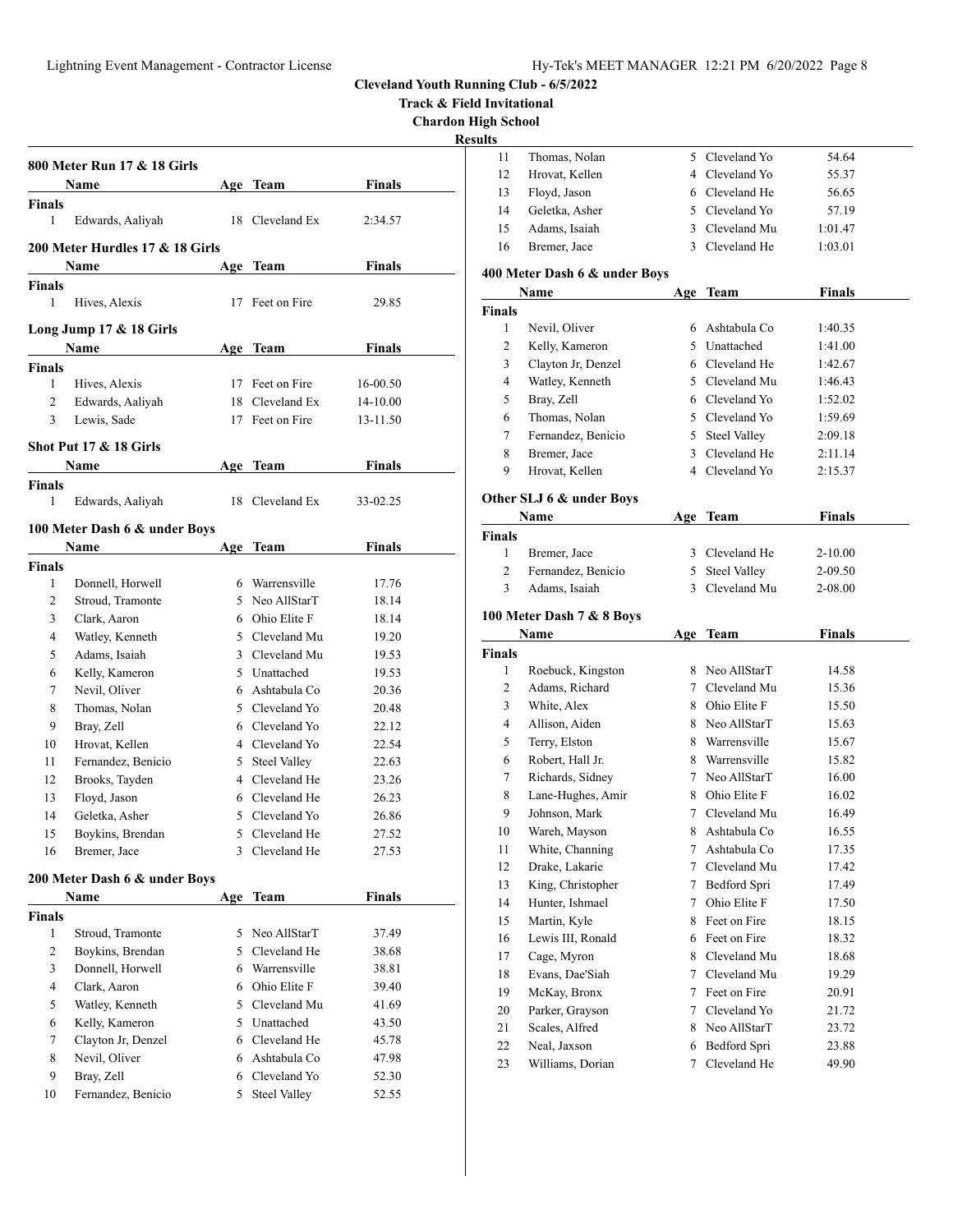**Track & Field Invitational**

**Chardon High School**

**Results**

|              | 200 Meter Dash 7 & 8 Boys<br>Name |   | Age Team       | <b>Finals</b> |
|--------------|-----------------------------------|---|----------------|---------------|
| Finals       |                                   |   |                |               |
| 1            | Roebuck, Kingston                 |   | 8 Neo AllStarT | 30.94         |
| 2            | Ricardo, Franklin Jr              |   | 8 Warrensville | 32.55         |
| 3            | Adams, Richard                    |   | 7 Cleveland Mu | 32.83         |
| 4            | Clifford, Jason                   |   | 8 Neo AllStarT | 33.29         |
| 5            | Richards, Sidney                  |   | 7 Neo AllStarT | 33.73         |
| 6            | Robert, Hall Jr.                  |   | 8 Warrensville | 33.74         |
| 7            | Lane-Hughes, Amir                 |   | 8 Ohio Elite F | 34.06         |
| 8            | Johnson, Mark                     |   | 7 Cleveland Mu | 34.40         |
| 9            | Terry, Elston                     |   | 8 Warrensville | 34.60         |
| 10           | Allison, Aiden                    |   | 8 Neo AllStarT | 35.27         |
| 11           | Wareh, Mayson                     |   | 8 Ashtabula Co | 35.67         |
| 12           | Hunter, Ishmael                   |   | 7 Ohio Elite F | 37.15         |
| 13           | King, Christopher                 |   | 7 Bedford Spri | 38.57         |
| 14           | Drake, Lakarie                    |   | 7 Cleveland Mu | 40.41         |
| 15           | White, Channing                   |   | 7 Ashtabula Co | 40.79         |
| 16           | Martin, Kyle                      |   | 8 Feet on Fire | 41.07         |
| 17           | Evans, Dae'Siah                   |   | 7 Cleveland Mu | 42.04         |
| 18           | McKay, Bronx                      |   | 7 Feet on Fire | 42.61         |
| 19           | Lewis III, Ronald                 |   | 6 Feet on Fire | 43.71         |
| 20           | Cage, Myron                       |   | 8 Cleveland Mu | 46.43         |
| 21           | Parker, Grayson                   |   | 7 Cleveland Yo | 51.29         |
| 22           | Williams, Dorian                  |   | 7 Cleveland He | 1:02.56       |
|              |                                   |   |                |               |
|              | 400 Meter Dash 7 & 8 Boys         |   |                |               |
|              | Name                              |   | Age Team       | <b>Finals</b> |
| Finals       |                                   |   |                |               |
| 1            | Roebuck, Kingston                 |   | 8 Neo AllStarT | 1:11.62       |
| 2            | Ricardo, Franklin Jr              |   | 8 Warrensville | 1:14.66       |
| 3            | Lewis, Carter                     |   | 6 Cleveland He | 1:16.63       |
| 4            | Evans, Merrick                    |   | 8 Bedford Spri | 1:18.05       |
| 5            | Allison, Aiden                    |   | 8 Neo AllStarT | 1:18.75       |
| 6            | Richards, Sidney                  |   | 7 Neo AllStarT | 1:18.96       |
| 7            | Nevil. Lincoln                    |   | 7 Ashtabula Co | 1:19.57       |
| 8            | Johnson, Mark                     |   | 7 Cleveland Mu | 1:22.03       |
| 9            | Clifford, Jason                   |   | 8 Neo AllStarT | 1:22.46       |
| 10           | Martin, Kyle                      |   | 8 Feet on Fire | 1:35.65       |
| 11           | McKay, Bronx                      | 7 | Feet on Fire   | 1:36.17       |
| 12           | Cage, Myron                       | 8 | Cleveland Mu   | 1:38.07       |
| 13           | Evans, Dae'Siah                   | 7 | Cleveland Mu   | 1:38.51       |
| 14           | Drake, Lakarie                    | 7 | Cleveland Mu   | 1:44.77       |
| 15           | Adams, Richard                    | 7 | Cleveland Mu   | 1:52.55       |
|              | 800 Meter Run 7 & 8 Boys          |   |                |               |
|              | Name                              |   | Age Team       | <b>Finals</b> |
| Finals       |                                   |   |                |               |
| $\mathbf{1}$ | Dennison, Blake                   | 7 | Cleveland Yo   | 3:02.59       |
| 2            | Evans, Merrick                    |   | 8 Bedford Spri | 3:10.27       |
| 3            | Thomas, Evan                      | 7 | Cleveland Yo   | 3:13.31       |
| 4            | Flowers, Zechariah                | 7 | Feet on Fire   | 3:13.66       |
| 5            | Nevil, Lincoln                    | 7 | Ashtabula Co   | 3:18.02       |

Lewis, Carter 6 Cleveland He 3:49.52

|                     | 1500 Meter Run 7 & 8 Boys    |    |                                     |               |
|---------------------|------------------------------|----|-------------------------------------|---------------|
|                     | Name                         |    | Age Team                            | Finals        |
| <b>Finals</b>       |                              |    |                                     |               |
| 1                   | Dennison, Blake              |    | 7 Cleveland Yo                      | 5:58.06       |
| 2                   | Evans, Merrick               |    | 8 Bedford Spri                      | 6:18.91       |
| 3                   | Flowers, Zechariah           | 7  | Feet on Fire                        | 6:20.97       |
|                     | 4x100 Meter Relay 7 & 8 Boys |    |                                     |               |
|                     | Team                         |    | Relay                               | Finals        |
| <b>Finals</b>       |                              |    |                                     |               |
| 1                   | Warrensville                 |    | А                                   | 1:05.97       |
|                     | 1) Donnell, Horwell 6        |    | 2) Ricardo, Franklin Jr 8           |               |
|                     | 3) Robert, Hall Jr. 8        |    | 4) Terry, Elston 8                  |               |
|                     | Long Jump 7 & 8 Boys         |    |                                     |               |
|                     | Name                         |    | Age Team                            | Finals        |
| <b>Finals</b>       |                              |    |                                     |               |
| 1                   | Clifford, Jason              |    | 8 Neo AllStarT                      | 9-11.50       |
| 2                   | Richards, Sidney             |    | 7 Neo AllStarT                      | 9-03.50       |
| 3                   | Allison, Aiden               |    | 8 Neo AllStarT                      | 9-01.75       |
| 4                   | Wareh, Mayson                |    | 8 Ashtabula Co                      | 7-08.00       |
| 5                   | Scales, Alfred               |    | 8 Neo AllStarT                      | 7-06.25       |
| 6                   | Nevil, Lincoln               |    | 7 Ashtabula Co                      | 7-06.00       |
| 7                   | White, Channing              |    | 7 Ashtabula Co                      | 7-01.00       |
| 8                   | Adams, Richard               |    | 7 Cleveland Mu                      | 6-04.50       |
| 9                   | Neal, Jaxson                 |    | 6 Bedford Spri                      | 3-08.50       |
|                     | Shot Put 6 lb. 7 & 8 Boys    |    |                                     |               |
|                     | Name                         |    | Age Team                            | Finals        |
| <b>Finals</b>       |                              |    |                                     |               |
| 1                   | Cage, Myron                  |    | 8 Cleveland Mu                      | 18-01.25      |
| $\overline{c}$      | Neal, Jaxson                 |    | 6 Bedford Spri                      | 13-03.00      |
| 3                   | Scales, Alfred               | 8. | Neo AllStarT                        | 10-03.00      |
|                     |                              |    |                                     |               |
|                     | Other SLJ 7 & 8 Boys<br>Name |    |                                     |               |
|                     |                              |    | Age Team                            | Finals        |
| <b>Finals</b><br>1  | Hunter, Ishmael              |    | 7 Ohio Elite F                      | 5-02.00       |
| $\overline{c}$      | Donnell, Horwell             |    | 6 Warrensville                      | 4-11.00       |
| 3                   | Clark, Aaron                 |    | 6 Ohio Elite F                      | 4-06.00       |
|                     |                              |    |                                     |               |
|                     | 100 Meter Dash 9 & 10 Boys   |    |                                     |               |
|                     | Name                         |    | Age Team                            | <b>Finals</b> |
|                     |                              |    |                                     |               |
|                     |                              |    |                                     |               |
| 1                   | Warner, Kameron              | 10 | Cleveland Mu                        | 14.24         |
| $\overline{2}$      | Ferguson IV, Luroy           |    | 10 Neo AllStarT                     | 14.25         |
| 3                   | Card-Wallace, Caedan         |    | 9 Cleveland Mu                      | 14.61         |
| 4                   | Talton, Daniel               |    | 9 Feet on Fire                      | 15.13         |
| 5                   | Russell, Anderson            |    | 10 Cleveland Mu                     | 15.15         |
| 6                   | McCray, Asante               |    | 9 Neo AllStarT                      | 15.24         |
| 7                   | Drakeford, Aaron             |    | 9 Cleveland He                      | 15.24         |
| 8                   | Thompson, Jason              |    | 9 Feet on Fire                      | 15.51         |
| 9                   | Stover Jr., Raishaun         |    | 9 Bedford Spri                      | 15.71         |
| <b>Finals</b><br>10 | Fernandez, Delmar            | 9  | <b>Steel Valley</b><br>Ohio Elite F | 16.30         |
|                     |                              |    |                                     |               |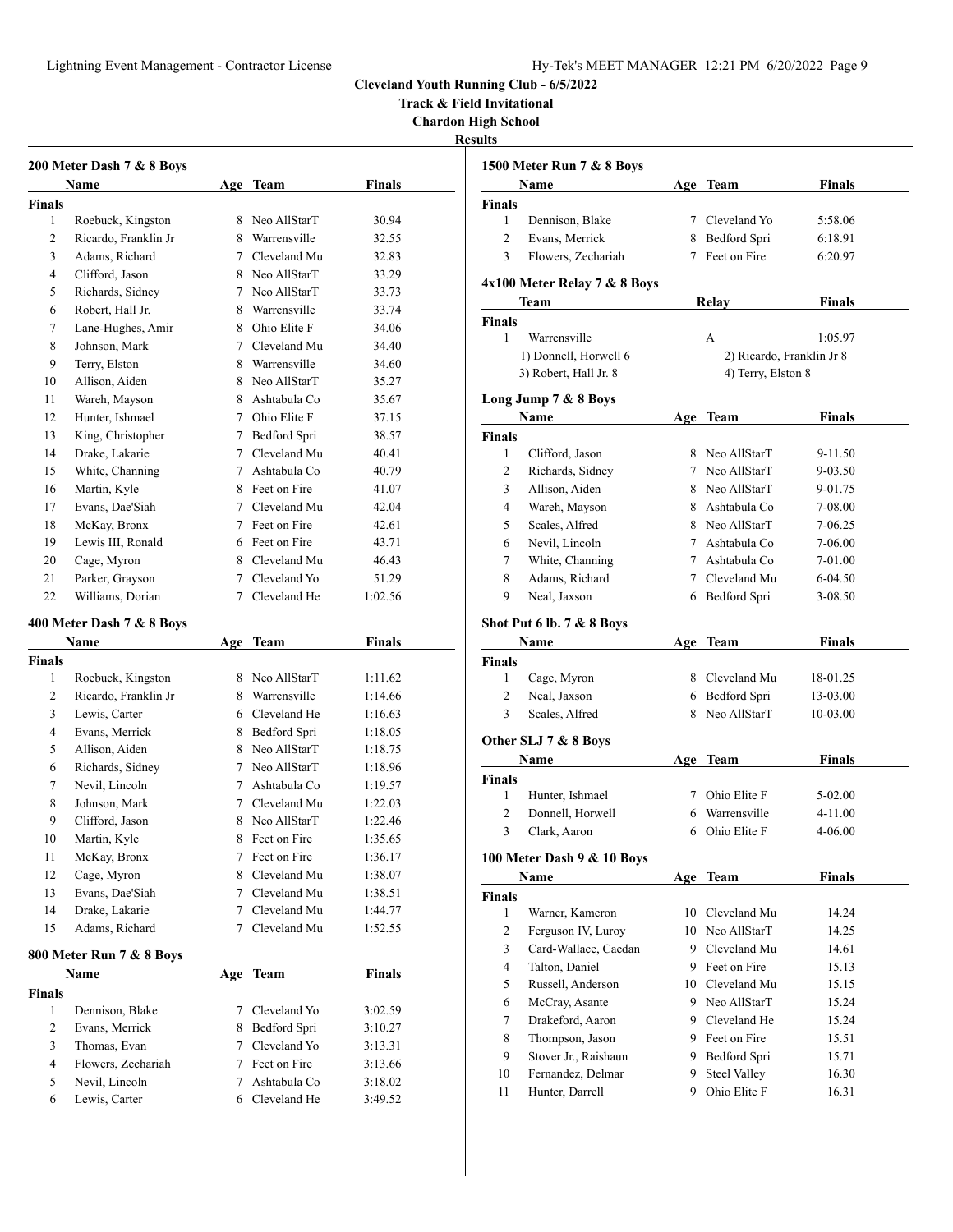**Track & Field Invitational**

**Chardon High School Results**

|                | Finals  (100 Meter Dash 9 & 10 Boys) |     |                 |               |
|----------------|--------------------------------------|-----|-----------------|---------------|
|                | Name                                 |     | Age Team        | Finals        |
| 12             | Henry, Tristin                       |     | 9 Feet on Fire  | 16.32         |
| 13             | Hrovat, Cole                         |     | 9 Cleveland Yo  | 16.53         |
| 14             | Parks, Raymos                        |     | 10 Bedford Spri | 16.95         |
| 15             | Partee, Tyrell                       |     | 10 Bedford Spri | 17.83         |
| 16             | Parker, Logan                        |     | 10 Cleveland Yo | 17.93         |
| 17             | Arnold Jr, Cody                      |     | 9 Ohio Elite F  | 18.59         |
| 18             | Taylor, Tayson                       |     | 9 Ashtabula Co  | 21.57         |
|                | 200 Meter Dash 9 & 10 Boys           |     |                 |               |
|                | Name                                 | Age | Team            | <b>Finals</b> |
| <b>Finals</b>  |                                      |     |                 |               |
| 1              | Card-Wallace, Caedan                 |     | 9 Cleveland Mu  | 30.60         |
| 2              | Ferguson IV, Luroy                   |     | 10 Neo AllStarT | 30.74         |
| 3              | Warner, Kameron                      |     | 10 Cleveland Mu | 30.92         |
| 4              | Davis, Marsean                       |     | 10 Cleveland Mu | 31.51         |
| 5              | Talton, Daniel                       |     | 9 Feet on Fire  | 32.16         |
| 6              | Swanson, Owen                        |     | 10 Unattached   | 32.16         |
| 7              | Bremer III, Ernest                   |     | 10 Cleveland He | 32.40         |
| 8              | Russell, Anderson                    |     | 10 Cleveland Mu | 32.43         |
| 9              | Drakeford, Aaron                     |     | 9 Cleveland He  | 32.57         |
| 10             | McCray, Asante                       |     | 9 Neo AllStarT  | 32.77         |
| 11             | Harris, Levi                         |     | 10 Bedford Spri | 33.01         |
| 12             | Thompson, Jason                      |     | 9 Feet on Fire  | 33.56         |
| 13             | Eichhorn, Leo                        |     | 9 Feet on Fire  | 34.35         |
| 14             | Hunter, Darrell                      |     | 9 Ohio Elite F  | 35.27         |
| 15             | Fernandez, Delmar                    |     | 9 Steel Valley  | 36.06         |
| 15             | Hrovat, Cole                         |     | 9 Cleveland Yo  | 36.06         |
| 17             | Henry, Tristin                       |     | 9 Feet on Fire  | 37.10         |
| 18             | Parks, Raymos                        |     | 10 Bedford Spri | 37.27         |
| 19             | Walker, Aaden                        |     | 10 Warrensville | 37.75         |
| 20             | Arnold Jr, Cody                      |     | 9 Ohio Elite F  | 38.41         |
| 21             | Parker, Logan                        |     | 10 Cleveland Yo | 40.24         |
| 22             | Partee, Tyrell                       |     | 10 Bedford Spri | 44.24         |
| 23             | Taylor, Tayson                       | 9   | Ashtabula Co    | 49.36         |
|                | 400 Meter Dash 9 & 10 Boys           |     |                 |               |
|                | Name                                 |     | Age Team        | Finals        |
| <b>Finals</b>  |                                      |     |                 |               |
| 1              | Davis, Marsean                       | 10  | Cleveland Mu    | 1:10.57       |
| 2              | Swanson, Owen                        |     | 10 Unattached   | 1:11.24       |
| 3              | Warner, Kameron                      |     | 10 Cleveland Mu | 1:11.73       |
| $\overline{4}$ | Ferguson IV, Luroy                   |     | 10 Neo AllStarT | 1:11.90       |
| 5              | Card-Wallace, Caedan                 |     | 9 Cleveland Mu  | 1:12.74       |
| 6              | Russell, Anderson                    |     | 10 Cleveland Mu | 1:14.71       |
| 7              | Stover Jr., Raishaun                 |     | 9 Bedford Spri  | 1:14.84       |
| 8              | McCray, Asante                       |     | 9 Neo AllStarT  | 1:16.45       |
| 9              | Talton, Daniel                       |     | 9 Feet on Fire  | 1:16.81       |
| 10             | Eichhorn, Leo                        |     | 9 Feet on Fire  | 1:17.66       |
| 11             | Thompson, Jason                      |     | 9 Feet on Fire  | 1:17.97       |
| 12             | Harris, Levi                         |     | 10 Bedford Spri | 1:21.48       |
| 13             | Hrovat, Cole                         | 9   | Cleveland Yo    | 1:25.11       |
| 14             | Fernandez, Delmar                    | 9.  | Steel Valley    | 1:25.92       |
| 15             | Hunter, Darrell                      | 9.  | Ohio Elite F    | 1:26.56       |
|                |                                      |     |                 |               |

| 16             | Parks, Raymos                         | 10  | Bedford Spri                     | 1:28.12       |  |
|----------------|---------------------------------------|-----|----------------------------------|---------------|--|
| 17             | Walker, Aaden                         | 10  | Warrensville                     | 1:29.58       |  |
|                |                                       |     |                                  |               |  |
|                | 800 Meter Run 9 & 10 Boys             |     |                                  |               |  |
|                | Name                                  |     | Age Team                         | Finals        |  |
| <b>Finals</b>  |                                       |     |                                  |               |  |
| 1              | Dennison, Brady                       |     | 10 Cleveland Yo                  | 2:37.73       |  |
| 2              | Davis, Marsean                        |     | 10 Cleveland Mu                  | 2:39.66       |  |
| 3              | Bremer III, Ernest                    |     | 10 Cleveland He                  | 2:54.54       |  |
| 4              | Uriah, Devese                         |     | 10 Warrensville                  | 2:59.66       |  |
| 5              | Klinger, Roman                        |     | 9 Cleveland Yo                   | 3:00.17       |  |
| 6              | Strong, Levi                          |     | 8 Neo AllStarT                   | 3:00.32       |  |
| 7              | Stover Jr., Raishaun                  |     | 9 Bedford Spri                   | 3:08.02       |  |
| 8<br>9         | Nevil, Giovanni                       |     | 9 Ashtabula Co<br>9 Warrensville | 3:21.41       |  |
|                | Willis, Avery                         |     |                                  | 4:10.69       |  |
|                | 1500 Meter Run 9 & 10 Boys            |     |                                  |               |  |
|                | Name                                  |     | Age Team                         | <b>Finals</b> |  |
| Finals         |                                       |     |                                  |               |  |
| 1              | Dennison, Brady                       |     | 10 Cleveland Yo                  | 5:18.58       |  |
| 2              | Thomas, Lucas                         |     | 10 Cleveland Yo                  | 5:22.34       |  |
| 3              | Uriah, Devese                         |     | 10 Warrensville                  | 5:53.79       |  |
| 4              | Klinger, Roman                        |     | 9 Cleveland Yo                   | 5:54.81       |  |
| 5              | Nevil, Giovanni                       |     | 9 Ashtabula Co                   | 6:21.12       |  |
|                | 4x400 Meter Relay 9 & 10 Boys         |     |                                  |               |  |
|                | Team                                  |     | Relay                            | Finals        |  |
| <b>Finals</b>  |                                       |     |                                  |               |  |
| 1              | Cleveland Yo                          |     | A                                | 6:55.81       |  |
|                | 1) Dennison, Brady 10                 |     | 2) Geletka, Judah 9              |               |  |
|                |                                       |     |                                  |               |  |
|                | 3) Roman, Noah 10                     |     | 4) Thomas, Lucas 10              |               |  |
|                |                                       |     |                                  |               |  |
|                | Long Jump 9 & 10 Boys                 |     |                                  |               |  |
|                | Name                                  |     | Age Team                         | <b>Finals</b> |  |
| <b>Finals</b>  |                                       |     |                                  |               |  |
| 1              | Bremer III, Ernest                    |     | 10 Cleveland He                  | 12-07.50      |  |
| $\overline{2}$ | Drakeford, Aaron                      |     | 9 Cleveland He                   | 11-11.00      |  |
| 3              | Harris, Levi                          |     | 10 Bedford Spri                  | 11-00.00      |  |
| 4              | Martin, Max                           |     | 9 Unattached                     | 10-04.50      |  |
| 5              | Partee, Tyrell                        |     | 10 Bedford Spri                  | 6-11.75       |  |
| 6              | Nevil, Giovanni                       |     | 9 Ashtabula Co                   | 6-05.50       |  |
| 7<br>---       | Fernandez, Delmar                     | 9.  | <b>Steel Valley</b>              | 4-05.00       |  |
|                | Ferguson IV, Luroy                    |     | 10 Neo AllStarT                  | FOUL          |  |
|                | <b>Shot Put 6 lb. 9 &amp; 10 Boys</b> |     |                                  |               |  |
|                | Name                                  |     | Age Team                         | <b>Finals</b> |  |
| Finals         |                                       |     |                                  |               |  |
| 1              | Warner, Kameron                       |     | 10 Cleveland Mu                  | 23-01.75      |  |
| 2              | Parker, Logan                         |     | 10 Cleveland Yo                  | 16-04.25      |  |
| 3              | Martin, Max                           |     | 9 Unattached                     | 16-04.00      |  |
| 4              | Taylor, Tayson                        |     | 9 Ashtabula Co                   | 15-10.25      |  |
|                | Discus Throw 1kg 9 & 10 Boys          |     |                                  |               |  |
|                | Name                                  | Age | Team                             | <b>Finals</b> |  |
| <b>Finals</b>  |                                       |     |                                  |               |  |
| 1              | Martin, Max                           | 9   | Unattached                       | 57-10         |  |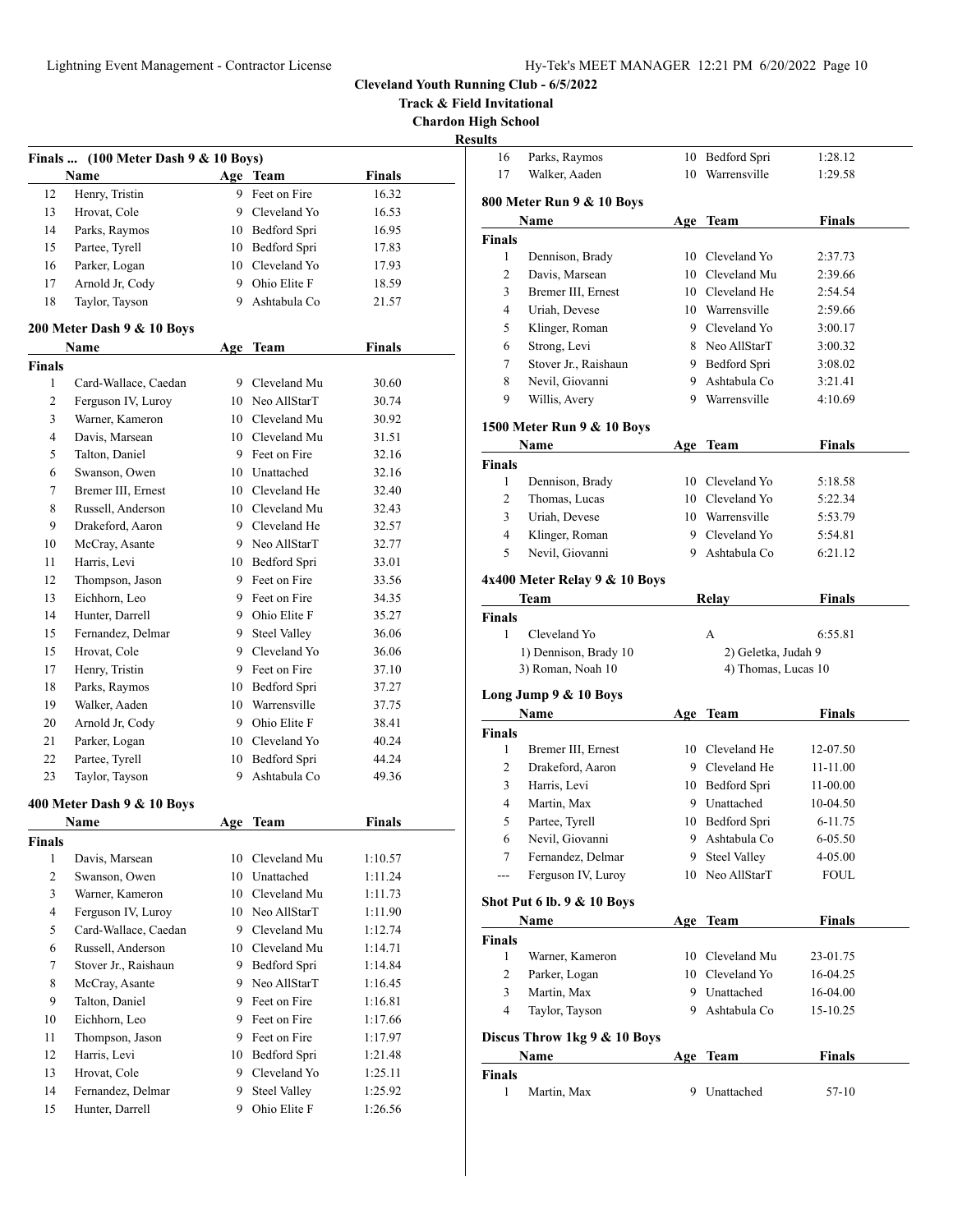**Track & Field Invitational**

**Chardon High School**

**Results**

|               |                                  |      |                     |               | R |
|---------------|----------------------------------|------|---------------------|---------------|---|
|               | Other SLJ 9 & 10 Boys            |      |                     |               |   |
|               | Name                             |      | Age Team            | <b>Finals</b> |   |
| Finals        |                                  |      |                     |               |   |
| 1             | Hunter, Darrell                  | 9.   | Ohio Elite F        | 5-07.50       |   |
| 2             | Lane-Hughes, Amir                |      | 8 Ohio Elite F      | 5-06.00       |   |
| 3             | Arnold Jr, Cody                  |      | 9 Ohio Elite F      | 3-09.00       |   |
|               | 1500 Meter Race Walk 9 & 10 Boys |      |                     |               |   |
|               | Name                             |      | Age Team            | Finals        |   |
| <b>Finals</b> |                                  |      |                     |               |   |
| 1             | Willis, Avery                    | 9    | Warrensville        | 11:42.15      |   |
| 2             | Walker, Aaden                    |      | 10 Warrensville     | 11:43.91      |   |
|               | 100 Meter Dash 11 & 12 Boys      |      |                     |               |   |
|               | Name                             | Age  | Team                | <b>Finals</b> |   |
| <b>Finals</b> |                                  |      |                     |               |   |
| 1             | Jackson, Campbell                |      | 12 Warrensville     | 13.16         |   |
| 2             | Moore, Jayden                    |      | 12 Ohio Elite F     | 13.42         |   |
| 3             | Lard, Prince John                | 11   | Steel Valley        | 13.52         |   |
| 4             | Shropshire, Michael              |      | 12 Bedford Spri     | 13.63         |   |
| 5             | Agudejo, Jose                    |      | 12 Cleveland Ex     | 13.88         |   |
| 6             | Dedino-Saddler, Braxton          |      | 12 Cleveland He     | 14.00         |   |
| 7             | Dylan, Brown                     |      | 12 Warrensville     | 14.30         |   |
| 8             | Turman, Bryce                    |      | 12 Bedford Spri     | 14.46         |   |
| 9             | Lewis, Christopher               |      | 11 Cleveland He     | 14.47         |   |
| 10            | Martin III, William              |      | 12 Feet on Fire     | 14.69         |   |
| 11            | Norris-Watson, Shade             |      | 12 Bedford Spri     | 14.70         |   |
| 12            | Uzziel, Luke                     |      | 12 Warrensville     | 14.80         |   |
| 13            | Allison Jr., Isaiah              | 11   | Neo AllStarT        | 14.84         |   |
| 14            | Brown, Parker                    |      | 11 Neo AllStarT     | 15.02         |   |
| 15            | Hicks, Jaiden                    |      | 11 Cleveland He     | 15.18         |   |
| 16            | Moore, Lawrence                  | 11 - | <b>Steel Valley</b> | 15.23         |   |
| 17            | Evan, Tillis                     | 11 - | Warrensville        | 15.41         |   |
| 18            | Randle, Mason                    |      | 12 Cleveland He     | 15.46         |   |
| 19            | Harrell Benson, Devon            |      | 12 Cleveland He     | 15.49         |   |
| 20            | Hunter, Hudson                   | 11 - | Cleveland Yo        | 15.49         |   |
| 21            | Parker, Braydon                  |      | 12 Cleveland Yo     | 15.71         |   |
| 22            | Lipman, Samuel                   | 11   | Feet on Fire        | 15.81         |   |
| 23            | Alexander, Braylen               |      | 12 Bedford Spri     | 15.83         |   |
| 24            | Black, Izrah                     | 11   | Bedford Spri        | 16.07         |   |
| 25            | Starkey Jr, Thomas               | 11   | Bedford Spri        | 16.92         |   |
| 26            | Kennedy, Austin                  | 12   | Cleveland He        | 17.15         |   |
|               | 200 Meter Dash 11 & 12 Boys      |      |                     |               |   |
|               | Name                             | Age  | <b>Team</b>         | <b>Finals</b> |   |
| <b>Finals</b> |                                  |      |                     |               |   |
| 1             | Jackson, Campbell                | 12   | Warrensville        | 27.63         |   |
| 2             | Moore, Jayden                    | 12   | Ohio Elite F        | 28.32         |   |
| 3             | Hicks, Jaiden                    | 11   | Cleveland He        | 28.43         |   |
| 4             | Shropshire, Michael              | 12   | Bedford Spri        | 28.82         |   |
| 5             | Dedino-Saddler, Braxton          |      | 12 Cleveland He     | 30.01         |   |
| 6             | Dylan, Brown                     |      | 12 Warrensville     | 30.35         |   |
| $\tau$        | Uzziel, Luke                     | 12   | Warrensville        | 30.96         |   |
| 8             | Norris-Watson, Shade             | 12   | Bedford Spri        | 31.07         |   |
|               |                                  |      |                     |               |   |

| s. |                       |    |                     |       |
|----|-----------------------|----|---------------------|-------|
| 9  | Randell, Ramsey       | 12 | Warrensville        | 31.27 |
| 10 | Martin III, William   |    | 12 Feet on Fire     | 31.61 |
| 11 | Isreal, Smith         | 11 | Warrensville        | 31.64 |
| 12 | Stewart Iii, Kevin    | 12 | Ohio Elite F        | 31.99 |
| 13 | Leotis, Elston        | 11 | Warrensville        | 32.65 |
| 14 | Jackson III, Stanley  |    | 12 Cleveland Ex     | 33.39 |
| 15 | Lipman, Samuel        | 11 | Feet on Fire        | 33.65 |
| 16 | Lard, Prince John     | 11 | <b>Steel Valley</b> | 33.95 |
| 17 | Randle, Mason         |    | 12 Cleveland He     | 34.08 |
| 18 | Evan, Tillis          | 11 | Warrensville        | 34.67 |
| 19 | Harrell Benson, Devon |    | 12 Cleveland He     | 34.68 |
| 20 | Hunter, Hudson        | 11 | Cleveland Yo        | 35.05 |
| 21 | Alexander, Braylen    | 12 | Bedford Spri        | 35.37 |
| 22 | Kennedy, Austin       | 12 | Cleveland He        | 40.79 |

# **400 Meter Dash 11 & 12 Boys**

|                | Name                 | Age | <b>Team</b>         | <b>Finals</b> |  |
|----------------|----------------------|-----|---------------------|---------------|--|
| <b>Finals</b>  |                      |     |                     |               |  |
| 1              | Moultrie, Braylon    | 12  | Cleveland Ex        | 59.92         |  |
| $\overline{c}$ | Moore, Jayden        | 12  | Ohio Elite F        | 1:03.62       |  |
| 3              | Lard, Prince John    | 11  | <b>Steel Valley</b> | 1:04.20       |  |
| $\overline{4}$ | Shropshire, Michael  | 12  | Bedford Spri        | 1:04.31       |  |
| 5              | Dylan, Brown         | 12  | Warrensville        | 1:08.47       |  |
| 6              | Uzziel, Luke         | 12  | Warrensville        | 1:10.02       |  |
| 7              | Turman, Bryce        | 12  | Bedford Spri        | 1:10.51       |  |
| 8              | Leotis, Elston       | 11  | Warrensville        | 1:10.97       |  |
| 9              | Norris-Watson, Shade | 12  | Bedford Spri        | 1:11.28       |  |
| 10             | Tkachenko, Artiom    | 12  | Cleveland Ex        | 1:11.36       |  |
| 11             | Randell, Ramsey      | 12  | Warrensville        | 1:12.27       |  |
| 12             | Jackson III, Stanley | 12  | Cleveland Ex        | 1:12.28       |  |
| 13             | Parker, Braydon      | 12  | Cleveland Yo        | 1:12.89       |  |
| 14             | Allison Jr., Isaiah  | 11  | Neo AllStarT        | 1:13.15       |  |
| 15             | Hameed, Seth         | 11  | Bedford Spri        | 1:13.29       |  |
| 16             | Martin III, William  | 12  | Feet on Fire        | 1:13.44       |  |
| 17             | Isreal, Smith        | 11  | Warrensville        | 1:13.53       |  |
| 18             | Randle, Mason        |     | 12 Cleveland He     | 1:15.22       |  |
| 19             | Lipman, Samuel       | 11  | Feet on Fire        | 1:15.36       |  |
| 20             | Kowalske, Chester    |     | 12 Unattached       | 1:16.18       |  |
| 21             | Dooley, Maxwell      | 11  | Unattached          | 1:17.05       |  |
| 22             | Hunter, Hudson       | 11  | Cleveland Yo        | 1:18.16       |  |
| 23             | Evan, Tillis         | 11  | Warrensville        | 1:18.25       |  |
| 24             | Patil, Rajeev        |     | 12 Feet on Fire     | 1:18.54       |  |
| 25             | Stewart Iii, Kevin   | 12  | Ohio Elite F        | 1:21.05       |  |
| 26             | Brown, Parker        | 11  | Neo AllStarT        | 1:22.23       |  |
| 27             | Denk, Benjamin       | 12  | Cleveland Mu        | 1:25.77       |  |
| 28             | Alexander, Braylen   | 12  | Bedford Spri        | 1:32.90       |  |
|                |                      |     |                     |               |  |

# **800 Meter Run 11 & 12 Boys**

|               | Name               | Age Team        | <b>Finals</b> |  |
|---------------|--------------------|-----------------|---------------|--|
| <b>Finals</b> |                    |                 |               |  |
|               | Zanko, Nathan      | 12 Cleveland Yo | 2:20.60       |  |
| 2             | Newman, Jacob      | 12 Cleveland Yo | 2:24.85       |  |
| 3             | Nieset, Caleb      | 12 Cleveland Yo | 2:29.43       |  |
| 4             | Wojnowski, Nick    | Unattached      | 2:32.28       |  |
| 5             | Castiglione, Shawn | 12 Cleveland Yo | 2:33.51       |  |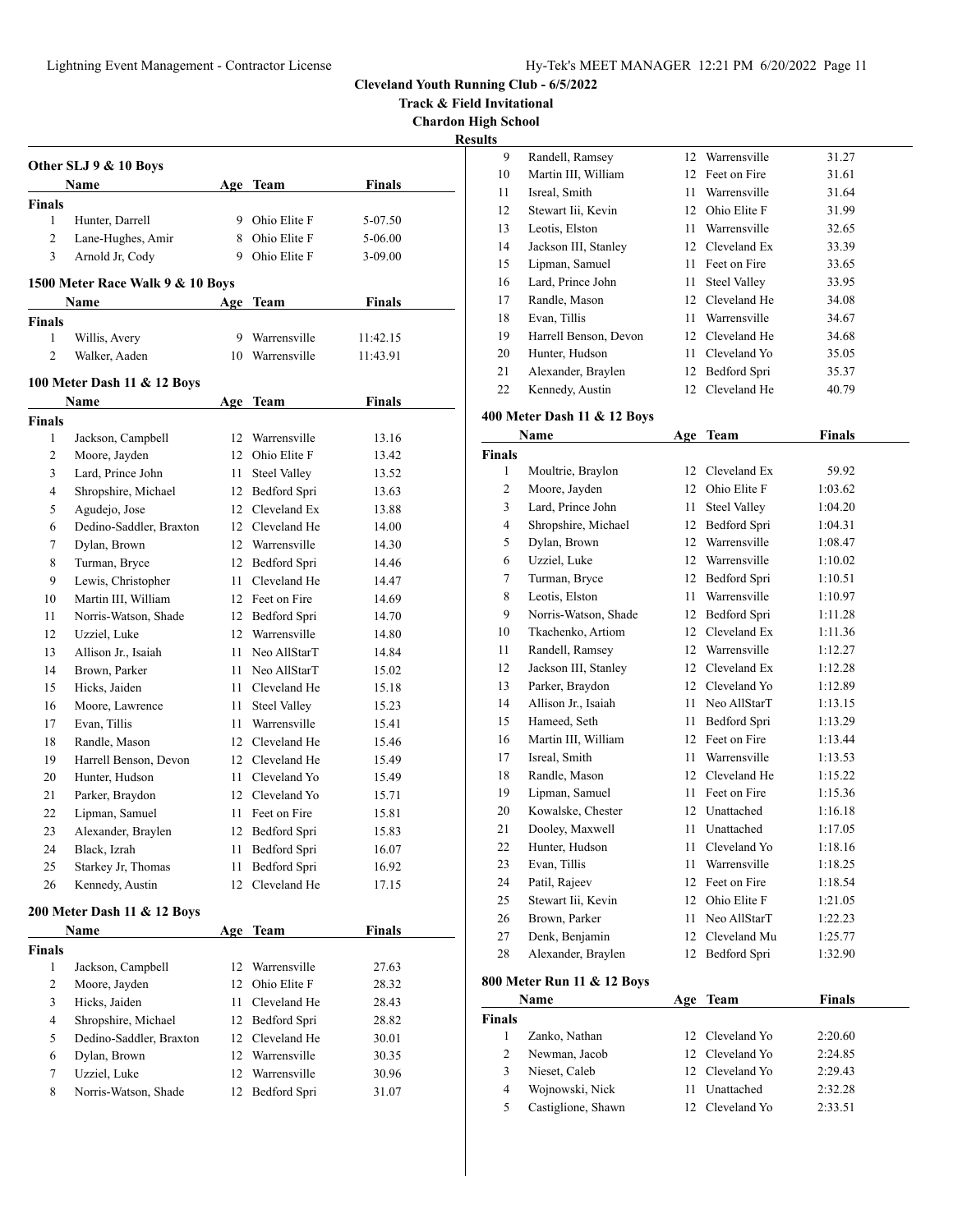**Track & Field Invitational**

**Chardon High School**

| esuits |  |
|--------|--|
|        |  |

|    | Finals $(800 \text{ meter Run } 11 \& 12 \text{ Boys})$ |    |                 |               |  |
|----|---------------------------------------------------------|----|-----------------|---------------|--|
|    | Name                                                    |    | Age Team        | <b>Finals</b> |  |
| 6  | Thomas, Owen                                            |    | 12 Cleveland Yo | 2:38.64       |  |
| 7  | Maynard, Drew                                           |    | 12 Cleveland Yo | 2:38.89       |  |
| 8  | Kowalske, Chester                                       |    | 12 Unattached   | 2:43.98       |  |
| 9  | Shropshire, Michael                                     | 12 | Bedford Spri    | 2:53.00       |  |
| 10 | Dooley, Maxwell                                         | 11 | Unattached      | 2:56.51       |  |
| 11 | Howell, Charles                                         |    | 12 Feet on Fire | 2:58.86       |  |
| 12 | Denk, Benjamin                                          |    | 12 Cleveland Mu | 3:01.32       |  |
| 13 | Grattan, Kadyn                                          |    | 12 Feet on Fire | 3:01.55       |  |
| 14 | Lewis, Christopher                                      | 11 | Cleveland He    | 3:02.53       |  |
| 15 | Patil, Rajeev                                           |    | 12 Feet on Fire | 3:03.10       |  |
| 16 | Vickers, Evan                                           | 11 | Cleveland Yo    | 3:11.76       |  |
| 17 | Bucurel, Joseph                                         | 11 | Cleveland Yo    | 3:28.14       |  |

#### **1500 Meter Run 11 & 12 Boys**

| Name               |    | Team         | <b>Finals</b>                                                                                                            |  |
|--------------------|----|--------------|--------------------------------------------------------------------------------------------------------------------------|--|
|                    |    |              |                                                                                                                          |  |
| Zanko, Nathan      |    | Cleveland Yo | 4:45.67                                                                                                                  |  |
| Newman, Jacob      |    |              | 4:49.40                                                                                                                  |  |
| Grattan, Kadyn     |    |              | 5:00.15                                                                                                                  |  |
| Thomas, Owen       |    | Cleveland Yo | 5:02.57                                                                                                                  |  |
| Castiglione, Shawn |    | Cleveland Yo | 5:10.70                                                                                                                  |  |
| Maynard, Drew      |    |              | 5:15.94                                                                                                                  |  |
| Wojnowski, Nick    |    | Unattached   | 5:18.81                                                                                                                  |  |
| Howell, Charles    | 12 | Feet on Fire | 5:48.43                                                                                                                  |  |
| Denk, Benjamin     |    | Cleveland Mu | 5:51.25                                                                                                                  |  |
| Patil, Rajeev      |    |              | 6:12.93                                                                                                                  |  |
| Vickers, Evan      | 11 | Cleveland Yo | 6:22.16                                                                                                                  |  |
| Baldwin, Kieren    | 11 | Cleveland He | 6:26.72                                                                                                                  |  |
| Bucurel, Joseph    | 11 | Cleveland Yo | 6:45.31                                                                                                                  |  |
| Nieset, Caleb      |    | Cleveland Yo | X4:55.56                                                                                                                 |  |
|                    |    |              | Age<br>$12-12$<br>12 Cleveland Yo<br>12 Feet on Fire<br>12<br>12<br>12 Cleveland Yo<br>11<br>12<br>12 Feet on Fire<br>12 |  |

# **200 Meter Hurdles 11 & 12 Boys**

|        | <b>Name</b>           | Age Team        | Finals |  |
|--------|-----------------------|-----------------|--------|--|
| Finals |                       |                 |        |  |
|        | Rafael, Rodgers       | 12 Warrensville | 30.45  |  |
|        | Harrell Benson, Devon | 12 Cleveland He | 38.54  |  |

# **4x400 Meter Relay 11 & 12 Boys**

|        | Team                    | Relay              | <b>Finals</b>         |
|--------|-------------------------|--------------------|-----------------------|
| Finals |                         |                    |                       |
| 1      | Cleveland Yo            | A                  | 4:21.27               |
|        | 1) Newman, Jacob 12     |                    | 2) Thomas, Owen 12    |
|        | 3) Nieset, Caleb 12     |                    | 4) Zanko, Nathan 12   |
| 2      | Warrensville            | A                  | 4:26.68               |
|        | 1) Leotis, Elston 11    |                    | 2) Randell, Ramsey 12 |
|        | 3) Jackson, Campbell 12 |                    | 4) Rafael, Rodgers 12 |
| 3      | <b>Team Nieset</b>      | A                  | 5:04.88               |
|        | 1) Dooley, Maxwell 11   |                    | 2) Swanson, Owen 11   |
|        | 3) Kowalske, Chester 11 |                    | 4) Wojnowski, Nick 11 |
| 4      | Warrensville            | B                  | 5:24.49               |
|        | 1) Dustin, McClain 12   | 2) Evan, Tillis 11 |                       |
|        | 3) Isreal, Smith 11     |                    | 4) Dylan, Brown 12    |
|        |                         |                    |                       |

|                               | Long Jump 11 & 12 Boys               |      |                                     |               |
|-------------------------------|--------------------------------------|------|-------------------------------------|---------------|
|                               | Name                                 |      | Age Team                            | Finals        |
| <b>Finals</b>                 |                                      |      |                                     |               |
| 1                             | Rafael, Rodgers                      | 12   | Warrensville                        | 15-06.75      |
| 2                             | Dedino-Saddler, Braxton              | 12   | Cleveland He                        | 13-07.00      |
| 3                             | Nieset, Caleb                        | 12   | Cleveland Yo                        | 12-11.25      |
| 4                             | Allison Jr., Isaiah                  | 11 - | Neo AllStarT                        | 12-09.25      |
| 5                             | Brown, Parker                        | 11 - | Neo AllStarT                        | 12-03.00      |
| 6                             | Wojnowski, Nick                      |      | 11 Unattached                       | 11-06.00      |
| 7                             | Jackson III, Stanley                 |      | 12 Cleveland Ex                     | 10-11.00      |
| 8                             | Moore, Jayden                        |      | 12 Ohio Elite F                     | 10-04.75      |
| 9                             | Moore, Lawrence                      | 11   | Steel Valley                        | 9-11.00       |
| 10                            | Black, Izrah                         | 11   | Bedford Spri                        | 9-08.75       |
| 11                            | Baldwin, Kieren                      | 11   | Cleveland He                        | 9-06.50       |
| 12                            | Starkey Jr, Thomas                   | 11   | Bedford Spri                        | 7-00.00       |
|                               | <b>Shot Put 4kg 11 &amp; 12 Boys</b> |      |                                     |               |
|                               | Name                                 |      |                                     |               |
|                               |                                      | Age  | <b>Team</b>                         | <b>Finals</b> |
| <b>Finals</b>                 |                                      |      |                                     |               |
| 1                             | Small Jr, Raymond                    | 12   | Cleveland He                        | 32-00.50      |
| 2                             | Jordan, Clotman                      |      | 12 Warrensville                     | 27-04.75      |
| 3                             | Eiland, Cody                         | 11 - | <b>Steel Valley</b>                 | 27-02.75      |
| 4                             | Hameed, Seth                         | 11   | Bedford Spri                        | 21-02.50      |
| 5                             | Starkey Jr, Thomas                   | 11   | Bedford Spri                        | 19-00.25      |
| 6                             | Black, Izrah                         | 11   | Bedford Spri                        | 18-01.75      |
| ---                           | Moore, Lawrence                      | 11   | Steel Valley                        | FOUL          |
|                               | Discus Throw 1kg 11 & 12 Boys        |      |                                     |               |
|                               | Name                                 | Age  | Team                                | <b>Finals</b> |
| <b>Finals</b>                 |                                      |      |                                     |               |
| 1                             | Moore, Lawrence                      | 11   | <b>Steel Valley</b>                 | 81-06         |
| 2                             | Jordan, Clotman                      | 12   | Warrensville                        | 65-02         |
| 3                             | Tkachenko, Artiom                    | 12   | Cleveland Ex                        | 64-02         |
| 4                             | Eiland, Cody                         | 11 - | <b>Steel Valley</b>                 | 59-03         |
| 5                             | Small Jr, Raymond                    | 12   | Cleveland He                        | 55-04         |
| 6                             | Starkey Jr, Thomas                   | 11   | Bedford Spri                        | 51-03         |
| 7                             | Black, Izrah                         | 11   | Bedford Spri                        | $43 - 10$     |
|                               |                                      |      |                                     |               |
|                               | Other SLJ 11 & 12 Boys               |      |                                     |               |
|                               | Name                                 | Age  | Team                                | Finals        |
| Finals                        |                                      |      |                                     |               |
| 1                             | Dooley, Maxwell                      | 11   | Team Nieset                         | $6 - 00.00$   |
| $\overline{c}$                | Bucurel, Joseph                      | 11   | Cleveland Yo                        | 4-11.00       |
|                               | 100 Meter Dash 13 & 14 Boys          |      |                                     |               |
|                               | Name                                 |      | <b>Team</b>                         | <b>Finals</b> |
|                               |                                      | Age  |                                     |               |
| <b>Finals</b><br>$\mathbf{1}$ | Bryant, Brayden                      |      |                                     |               |
|                               |                                      | 13   | <b>Steel Valley</b><br>Cleveland Ex | 11.81         |
| 2                             | Bell, Justin                         | 13   |                                     | 11.99         |
| 3                             | Kennedy, Isaiah                      | 14   | Cleveland He                        | 12.39         |
| $\overline{4}$                | Deans, Jaivan                        |      | 14 Unattached                       | 12.57         |
| 5                             | Tutwiler, Dyionn                     | 13   | <b>Steel Valley</b>                 | 12.89         |
| 6                             | Calabrese, Timothy                   | 14   | Cleveland Yo                        | 13.74         |
| 7                             | Ware, Jordan                         | 13   | Feet on Fire                        | 15.09         |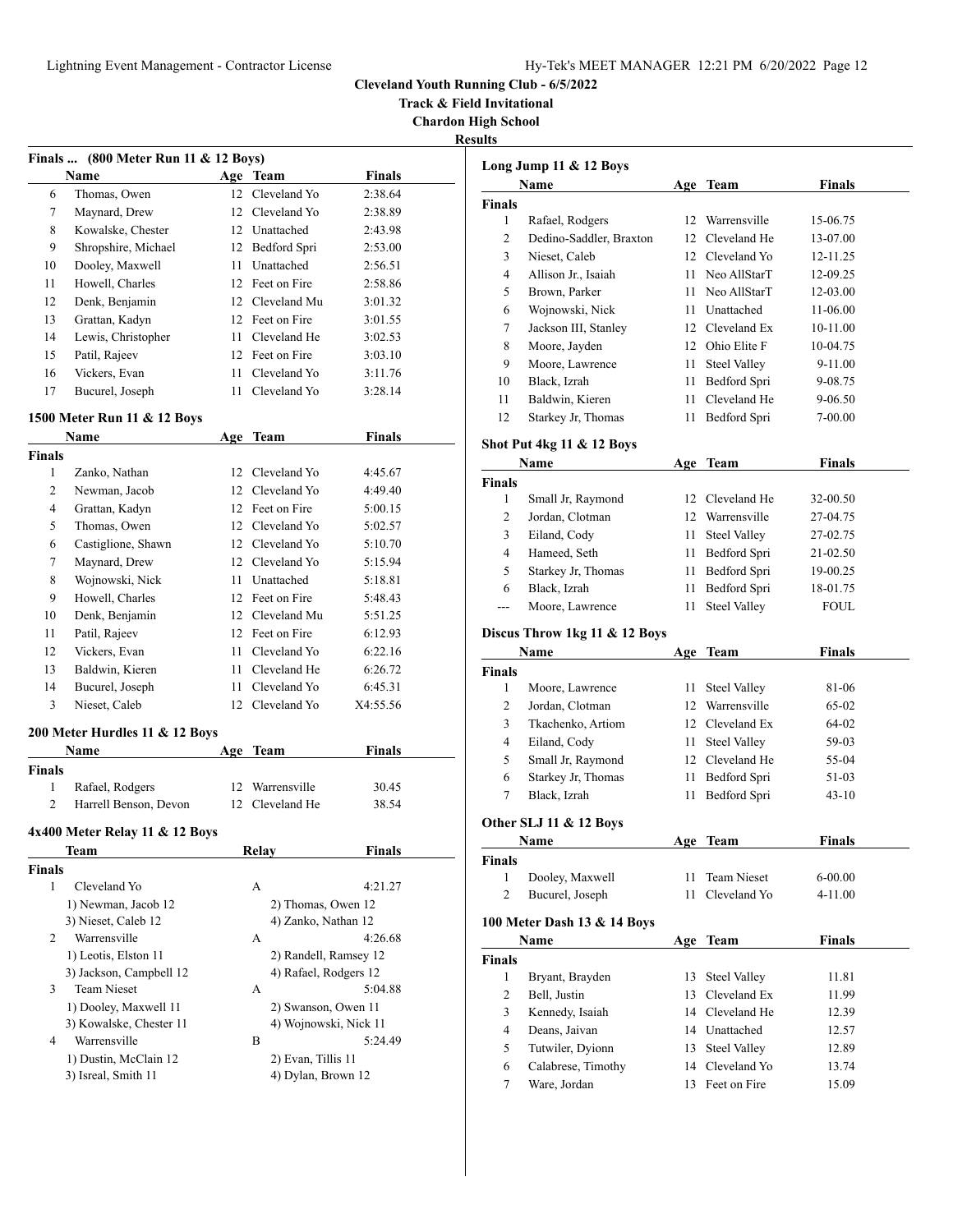**Track & Field Invitational**

**Chardon High School**

**Results**

|                | 200 Meter Dash 13 & 14 Boys    |     |                     |               |
|----------------|--------------------------------|-----|---------------------|---------------|
|                | Name                           |     | Age Team            | <b>Finals</b> |
| <b>Finals</b>  |                                |     |                     |               |
| 1              | Bryant, Brayden                | 13  | <b>Steel Valley</b> | 24.54         |
| 2              | Bell, Justin                   |     | 13 Cleveland Ex     | 24.67         |
| 3              | Taylor, Cole                   |     | 14 Cleveland Ex     | 24.73         |
| 4              | Kennedy, Isaiah                |     | 14 Cleveland He     | 26.94         |
| 5              | Tutwiler, Dyionn               |     | 13 Steel Valley     | 27.61         |
| 6              | Timothy, Jackson Jr            |     | 13 Warrensville     | 27.82         |
| 7              | Deans, Jaivan                  |     | 14 Unattached       | 29.58         |
| 8              | Eiland, Kristopher             |     | 13 Steel Valley     | 29.81         |
| 9              | Ferris, John Mac               |     | 13 Cleveland Ex     | 33.72         |
| 10             | Ware, Jordan                   |     | 13 Feet on Fire     | 34.87         |
| 11             | Albach, Aden                   |     | 13 Cleveland Ex     | 39.23         |
|                | 400 Meter Dash 13 & 14 Boys    |     |                     |               |
|                | Name                           |     | Age Team            | Finals        |
| <b>Finals</b>  |                                |     |                     |               |
| 1              | Taylor, Cole                   |     | 14 Cleveland Ex     | 54.47         |
| 2              | Bell. Justin                   |     | 13 Cleveland Ex     | 56.06         |
| 3              | Bryant, Brayden                |     | 13 Steel Valley     | 56.60         |
| 4              | West, Aiden                    |     | 14 Cleveland He     | 57.28         |
| 5              | Roman, Jack                    |     | 13 Cleveland Yo     | 57.80         |
| 6              | Timothy, Jackson Jr            |     | 13 Warrensville     | 1:03.04       |
| 7              | Liberatore, Andrew             |     | 14 Cleveland Yo     | 1:04.19       |
| 8              | Deans, Jaivan                  |     | 14 Unattached       | 1:11.50       |
| 9              | Ferris, John Mac               |     | 13 Cleveland Ex     | 1:12.02       |
| 10             | Ware, Jordan                   |     | 13 Feet on Fire     | 1:13.22       |
| 11             | Albach, Aden                   |     | 13 Cleveland Ex     | 1:22.17       |
|                | 800 Meter Run 13 & 14 Boys     |     |                     |               |
|                | Name                           |     | Age Team            | <b>Finals</b> |
| Finals         |                                |     |                     |               |
| 1              | Maynard, Michael               |     | 14 Cleveland Yo     | 2:28.91       |
| $\overline{c}$ | Calabrese, Timothy             |     | 14 Cleveland Yo     | 2:35.03       |
| 3              | Jones, Christian               | 13  | Cleveland Yo        | 2:36.67       |
|                | 1500 Meter Run 13 & 14 Boys    |     |                     |               |
|                | Name                           | Age | Team                | Finals        |
| Finals         |                                |     |                     |               |
| 1              | Maynard, Michael               |     | 14 Cleveland Yo     | 4:59.64       |
| 2              | Jones, Christian               |     | 13 Cleveland Yo     | 5:13.86       |
|                | 200 Meter Hurdles 13 & 14 Boys |     |                     |               |
|                | Name                           |     | Age Team            | Finals        |
| Finals         |                                |     |                     |               |
| $\mathbf{1}$   | Ferris, John Mac               |     | 13 Cleveland Ex     | 36.40         |
|                | Long Jump 13 & 14 Boys         |     |                     |               |
|                | Name                           |     | Age Team            | <b>Finals</b> |
| <b>Finals</b>  |                                |     |                     |               |
| 1              | Taylor, Cole                   |     | 14 Cleveland Ex     | 17-11.50      |
| 2              | Liberatore, Andrew             |     | 14 Cleveland Yo     | 11-08.50      |
|                |                                |     |                     |               |

| นเเร           |                                 |          |                                     |                    |
|----------------|---------------------------------|----------|-------------------------------------|--------------------|
|                | Shot Put 12 lb. 13 & 14 Boys    |          |                                     |                    |
|                | <b>Name</b>                     | Age      | Team                                | <b>Finals</b>      |
| <b>Finals</b>  |                                 |          |                                     |                    |
| 1              | Newberry, Booker                |          | 14 Steel Valley                     | 39-02.25           |
| 2              | Tutwiler, Dyionn                | 13       | <b>Steel Valley</b>                 | 28-04.50           |
| 3              | Eiland, Kristopher              | 13       | <b>Steel Valley</b>                 | 25-02.00           |
| 4              | Jackson, Ryan                   | 13       | Cleveland Mu                        | 21-10.25           |
|                | Discus Throw 1.6kg 13 & 14 Boys |          |                                     |                    |
|                | Name                            | Age      | Team                                | <b>Finals</b>      |
| <b>Finals</b>  |                                 |          |                                     |                    |
| 1              | Newberry, Booker                | 14       | <b>Steel Valley</b>                 | 143-02             |
| $\overline{c}$ | Tutwiler, Dyionn                | 13       | <b>Steel Valley</b>                 | 69-00              |
|                | Other SLJ 13 & 14 Boys          |          |                                     |                    |
|                | Name                            |          | Age Team                            | Finals             |
| <b>Finals</b>  |                                 |          |                                     |                    |
| 1              | Stewart Iii, Kevin              | 12       | Ohio Elite F                        | 7-07.00            |
|                | 100 Meter Dash 15 & 16 Boys     |          |                                     |                    |
|                | Name                            |          | Age Team                            | <b>Finals</b>      |
| <b>Finals</b>  |                                 |          |                                     |                    |
| 1              | Tutwiler, Tawann                |          | 16 Steel Valley                     | 11.73              |
| 2              | Lard, John                      | 16       | <b>Steel Valley</b>                 | 12.08              |
| 3              | Shaya, Blake                    |          | 15 Unattached                       | 12.21              |
| 4              | Hampton, Jaylen                 |          | 15 Cleveland He                     | 12.55              |
| 5              | Dean, Mykael                    |          | 15 Bedford Spri                     | 12.71              |
| 6              | Brown Jr, Terrance              | 15       | Bedford Spri                        | 12.83              |
| 7              | Holland, Rakim                  | 15       | Cleveland Ex                        | 12.96              |
|                | 200 Meter Dash 15 & 16 Boys     |          |                                     |                    |
|                | Name                            |          | Age Team                            | Finals             |
| <b>Finals</b>  |                                 |          |                                     |                    |
| 1              | Tutwiler, Tawann                |          | 16 Steel Valley                     | 24.03              |
| 2              | Shaya, Blake                    |          | 15 Unattached                       | 24.44              |
| 3              | Maxey, Keion                    |          | 15 Ohio Elite F                     | 25.83              |
| 4              | Holland, Rakim                  |          | 15 Cleveland Ex                     | 26.30              |
| 5              | Hampton, Jaylen                 |          | 15 Cleveland He                     | 26.38              |
|                |                                 |          |                                     |                    |
|                | 400 Meter Dash 15 & 16 Boys     |          | <b>Team</b>                         | <b>Finals</b>      |
| Finals         | Name                            | Age      |                                     |                    |
| 1              | Shaya, Blake                    | 15       | Unattached                          | 53.26              |
| 2              | Smith, Donovan                  | 15       | Cleveland Ex                        | 55.05              |
| 3              | Tutwiler, Tawann                | 16       | <b>Steel Valley</b>                 | 55.36              |
| 4              | Holland, Rakim                  |          | 15 Cleveland Ex                     | 57.91              |
| 5              |                                 |          |                                     |                    |
|                | Dean, Mykael                    | 15       | Bedford Spri                        | 1:00.92            |
|                | Maxey, Keion                    | 15       | Ohio Elite F                        | 1:04.74            |
| 6              |                                 |          |                                     |                    |
|                | 800 Meter Run 15 & 16 Boys      |          |                                     |                    |
|                | Name                            |          | Age Team                            | <b>Finals</b>      |
| <b>Finals</b>  |                                 |          |                                     |                    |
| 1<br>2         | Lard, John<br>Smith, Donovan    | 16<br>15 | <b>Steel Valley</b><br>Cleveland Ex | 2:20.11<br>2:23.09 |